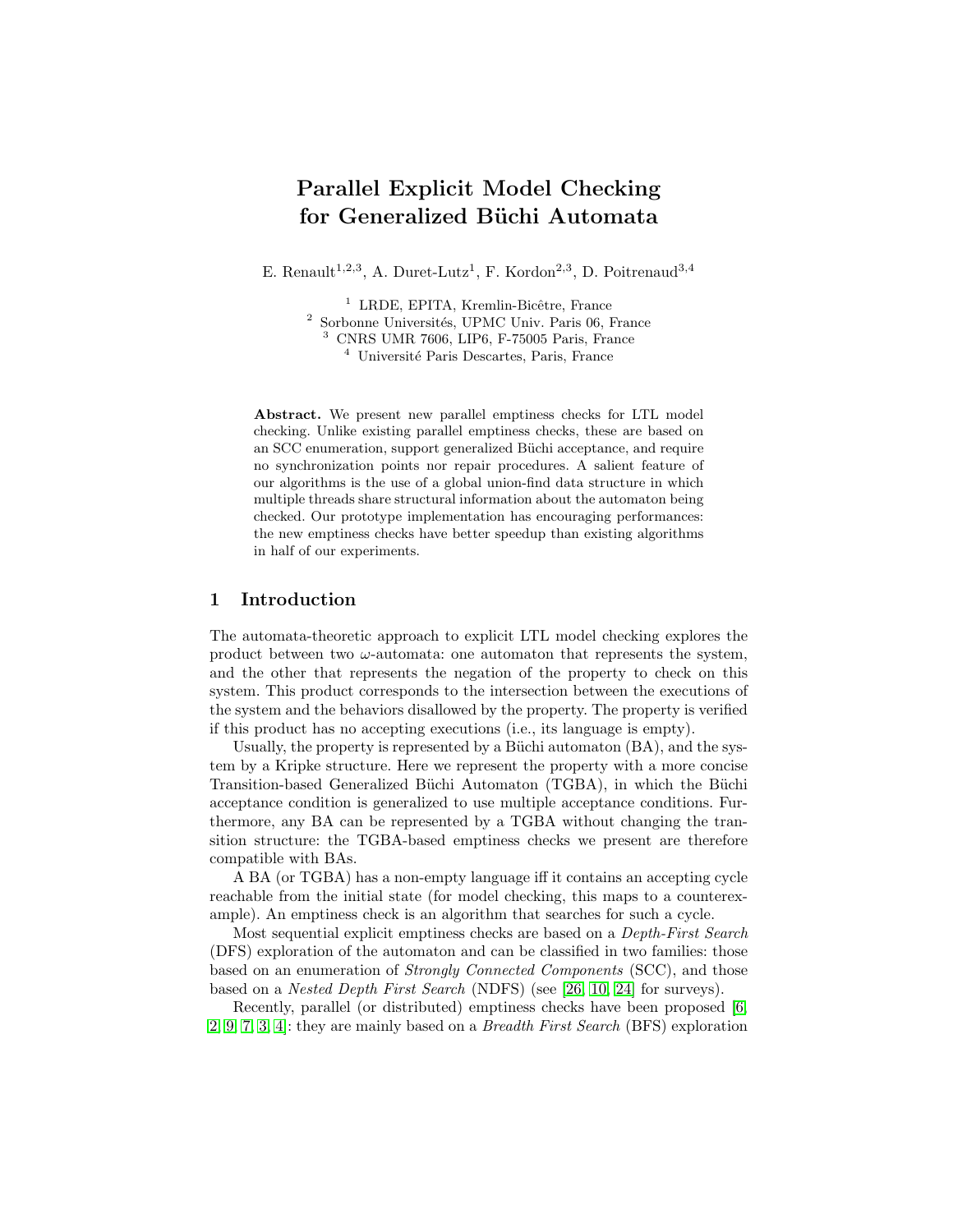which scales better than DFS [\[23\]](#page-14-5). Multicore adaptations of these algorithms with lock-free data structure have been discussed, but not evaluated, by Barnat et al. [\[5\]](#page-13-4).

Recent publications show that NDFS-based algorithms combined with the swarming technique [\[16\]](#page-14-6) scale better in practice [\[13,](#page-14-7) [18,](#page-14-8) [17,](#page-14-9) [14\]](#page-14-10). As its name implies, an NDFS algorithm uses two nested DFS: a first DFS explores a BA to search for accepting states, and a second DFS is started (in post order) to find cycles around these accepting states. In these parallel setups, each thread performs the same search strategy (an NDFS) and differs only in the search order (swarming). Because each thread shares some information about its own progress in the NDFS, synchronization points (if a state is handled by multiple threads in the nested DFS, its status is only updated after all threads have finished) or recomputing procedures (to resolve conflicts a posteriori using yet another DFS) are required. So far, attempts to design scalable parallel DFS-based emptiness check that does not require such mechanisms have failed [\[14\]](#page-14-10).

This paper proposes new parallel emptiness checks for TGBA built upon two SCC-based strategies that do not require such synchronization points nor recomputing procedures. The reason no such mechanisms are necessary is that threads only share structural information about the automaton of the form "states x and y are in the same  $SCC$ " or "state x cannot be part of a counterexample". Since threads do not share any information about the progress of their search, we can actually mix threads with different strategies in the same emptiness check. Because the shared information can be used to partition the states of the automaton, it is stored in a global and lock-free union-find data structure.

Section [2](#page-1-0) defines TGBAs and introduces our notations. Section [3](#page-2-0) presents our two SCC-based strategies. Finally, Section [4](#page-9-0) compares emptiness checks based on these new strategies against existing algorithms.

# <span id="page-1-0"></span>2 Preliminaries

A TGBA is a tuple  $A = \langle Q, q^0, \delta, \mathcal{F} \rangle$  where Q is a finite set of states,  $q^0$  is a designated initial state,  $\mathcal F$  is a finite set of acceptance marks, and  $\delta \subseteq Q \times 2^{\mathcal F} \times Q$ is the (non-deterministic) transition relation where each transition is labelled by a subset of acceptance marks. Let us note that in a real model checker, transitions (or states) of the automata would be labeled by atomic propositions, but we omit this information as it is not pertinent to emptiness check algorithms.

A path between two states  $q, q' \in Q$  is a finite and non-empty sequence of adjacent transitions  $\rho = (s_1, \alpha_1, s_2)(s_2, \alpha_2, s_3) \dots (s_n, \alpha_n, s_{n+1}) \in \delta^+$  with  $s_1 = q$ and  $s_{n+1} = q'$ . We denote the existence of such a path by  $q \rightsquigarrow q'$ . When  $q = q'$ the path is a cycle. This cycle is accepting iff  $\bigcup_{0 \le i \le n} \alpha_i = \mathcal{F}$ .

A non-empty set  $S \subseteq Q$  is a Strongly Connected Component (SCC) iff  $\forall s, s' \in S, s \neq s' \Rightarrow s \leadsto s'$  and S is maximal w.r.t. inclusion. If S is not maximal we call it a *partial* SCC. An SCC is *accepting* iff it contains an accepting cycle. The language of a TGBA A is non-empty iff there is a path from  $q^0$ to an accepting SCC, i.e. the language of A is non-empty  $(\mathscr{L}(A) \neq \emptyset)$ .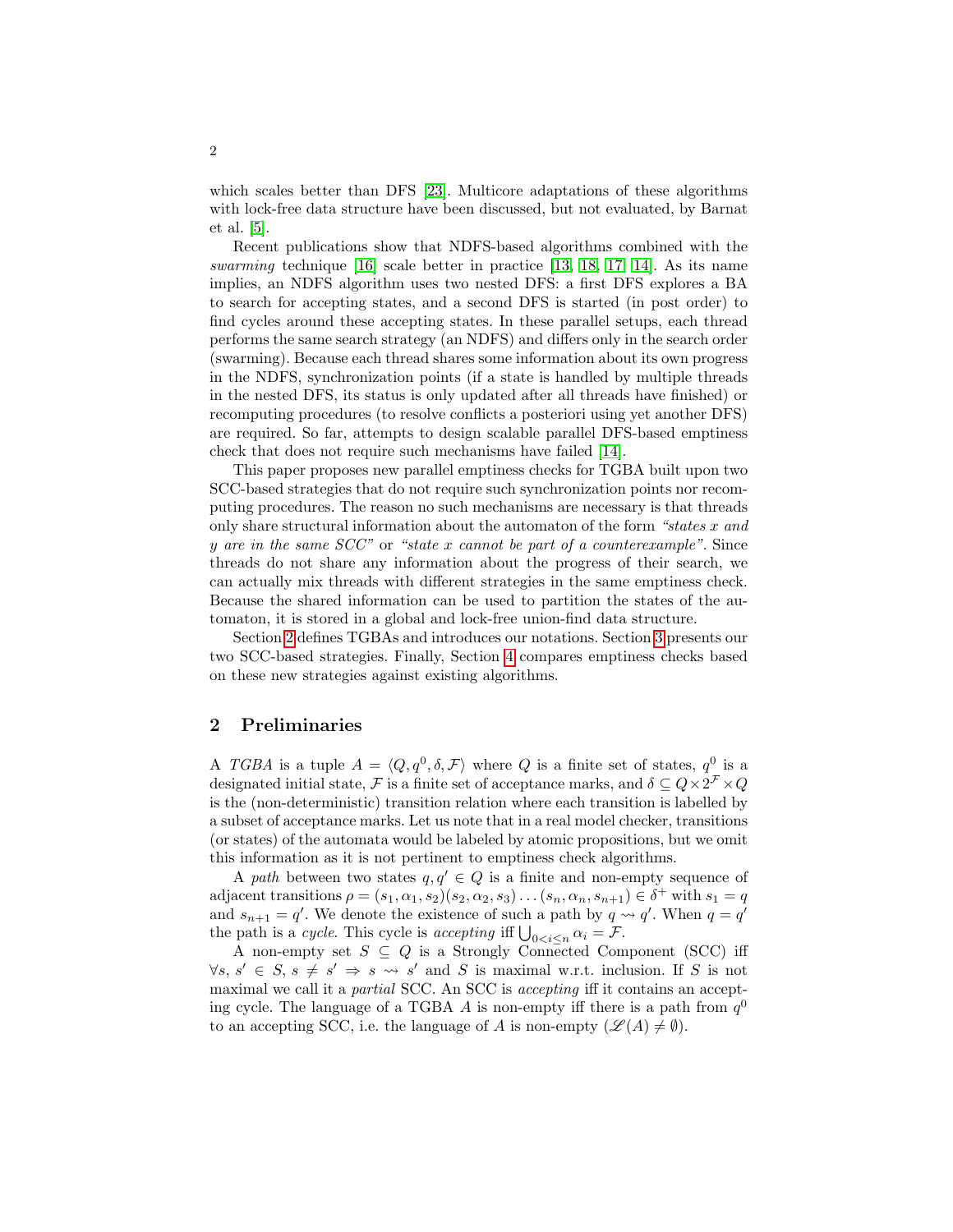<span id="page-2-1"></span>Fig. 1. LIVE states are numbered by their live number, dead states are stroke. Clouds represents SCC as discovered so far. The current state of the DFS is 7, and the DFS stack is represented by thick edges. All plain edges have already been explored while dashed edges are yet to be explored. Closing edges have white triangular tips.



# <span id="page-2-0"></span>3 Generalized Parallel Emptiness Checks

In a previous work [\[24\]](#page-14-2) we presented sequential emptiness checks for generalized Büchi automata derived from the SCC enumeration algorithms of Tarjan [\[27\]](#page-14-11) and Dijkstra [\[11\]](#page-14-12), and a third one using a union-find data-structure. This section adapts these algorithms to a parallel setting.

The sequential versions of Tarjan-based and Dijkstra-based emptiness checks both have very similar structures: they explore the automaton using a single DFS to search for accepting SCCs and maintain a partition of the states into three classes. States that have not already been visited are UNKNOWN; a state is LIVE when it is part of an SCC that has not been fully explored (i.e., it is part of an SCC that contains at least one state on the DFS stack); the other states are called DEAD. A DEAD state cannot be part of an accepting SCC. Any LIVE state can reach a state on the DFS stack, therefore a transition from the DFS stack leading to a LIVE state is called a closing edge. Figure [1](#page-2-1) illustrates some of these concepts.

These two algorithms differ in the way they propagate information about currently visited SCCs, and when they detect accepting SCCs. A Tarjan-based emptiness check propagates information during backtrack, and may only find accepting SCC when its root is popped. (The root of an SCC is the first state encountered by the DFS when entering it.) A Dijkstra-based emptiness check propagates information every time a closing edge is detected: when this happens, a partial SCC made of all states on the cycle closed by the closing edge is immediately formed. While we have shown these two emptiness checks to be comparable [\[24\]](#page-14-2), the Dijkstra-based algorithm reports counterexamples earlier: as soon as all the transitions belonging to an accepting cycle have been seen.

A third algorithm was a variant of Dijkstra using a union-find data structure to manage the membership of each state to its SCC. Note that this data structure could be used as well for a Tarjan-based emptiness check.

Here, we parallelize the Tarjan-based and Dijkstra-based algorithms and use a (lock-free) shared union-find data structure. We rely on the swarming tech-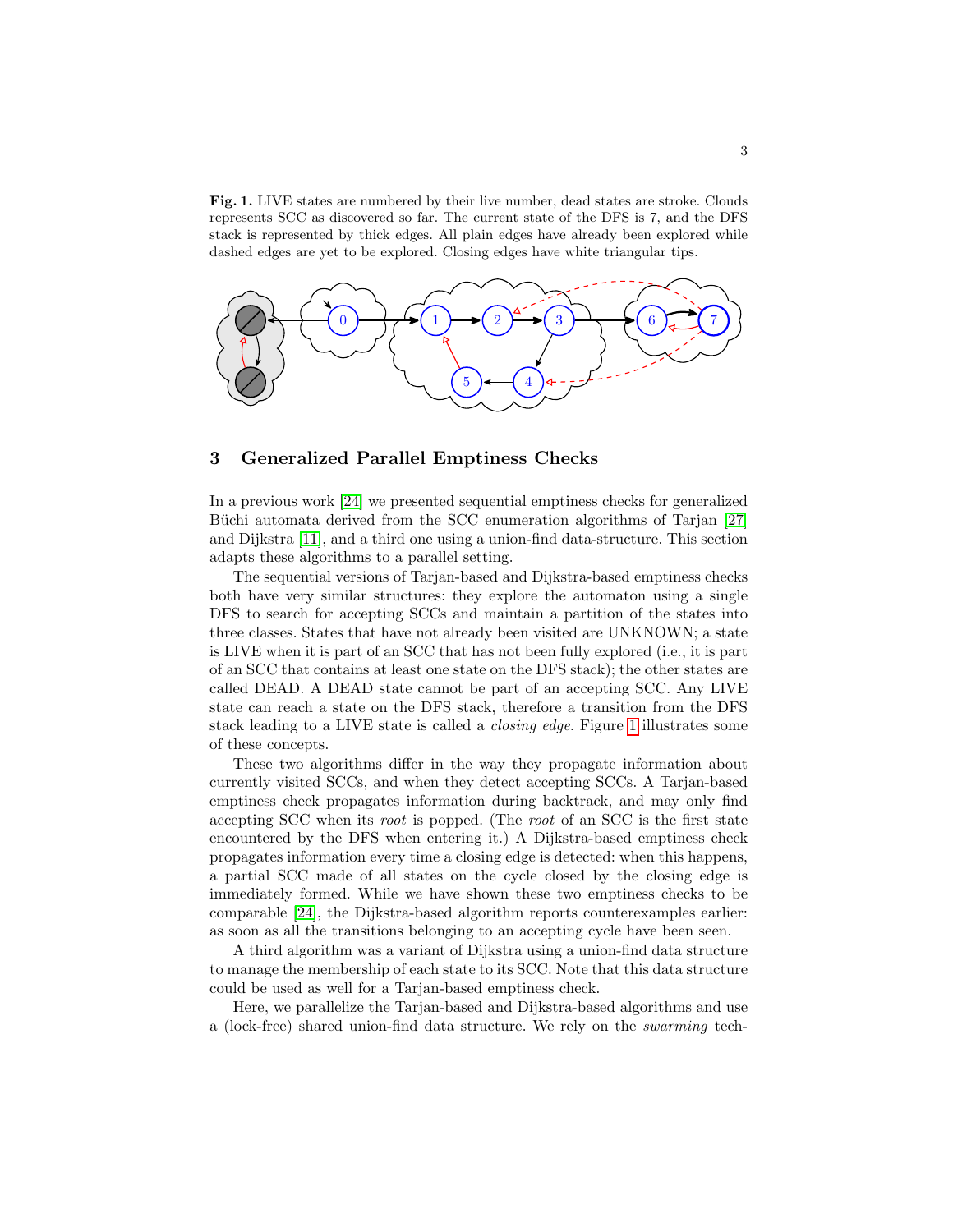Algorithm 1: Main procedure

```
1 Shared Variables:
  2 A: TGBA of \langle Q, q^0, \delta, \mathcal{F} \rangle3 stop: boolean
  4 uf: union-find of \langle Q \cup Dead, 2^{\mathcal{F}} \rangle5 Global Structures:
 6 struct Step { src: Q, acc: 2^{\mathcal{F}}7 pos: int, succ: 2^{\delta}}
 8 struct Transition {src: Q, acc: 2^F9 dst: Q10 enum Strategy { Mixed, Tarjan,
11 Dijkstra}
12 enum Status { LIVE, DEAD,
13 UNKNOWN}
14 Local Variales:
15 dfs: stack of \langle Step \rangle16 live: stack of \langle Q \rangle17 livenum: hashmap of \langle Q, int \rangle18 pstack: stack of \langle P \rangle19 main(str: Strategy)
20 stop \leftarrow \perp21 uf.make_set(\langle Dead, \emptyset \rangle)
22 if str \neq Mixed
23 | EC(str, 1) \| \ldots \| EC(str, n)
24 else
25 \mid str \leftarrow \text{Dijkstra}26 | EC(str, 1) \|\ldots\| EC(str, \lfloor \frac{n}{2} \rfloor)
27 str \leftarrow Tarjan
28 \left| \left[ \text{EC}(str, 1 + \left\lfloor \frac{n}{2} \right\rfloor) \right] \dots \right| \text{EC}(str, n)29 Wait for all threads to finish
                                                         30 GET_STATUS(q \in Q) \rightarrow Status
                                                         31 | if livenum.\text{contains}(q)32 | return LIVE
                                                         33 else if uf contains(varq) \wedge34 \vert \qquad \qquad \qquad \qquad \qquad \qquad \qquad \qquad \qquad \qquad \qquad \qquad \qquad \qquad \qquad \qquad \qquad \qquad \qquad \qquad \qquad \qquad \qquad \qquad \qquad \qquad \qquad \qquad \qquad \qquad \qquad \qquad \qquad \qquad \qquad \qquad \qquad \qquad \qquad \qquad \qquad \qquad \qquad \qquad \qquad \qquad \qquad \q35 | return DEAD
                                                         36 else
                                                         37 | return UNKNOWN
                                                         38 EC(str: Strategy, tid: int)
                                                         39 | seed(tid) // Random Number Gen.
                                                          40 PUSH<sub>str</sub> (\emptyset, q^0)41 while \neg dfs.empty() \wedge \neg stop
                                                         42 | Step step \leftarrow dfs.top()
                                                         43 | if step.succ \neq \emptyset44 \vert \vert Transition t \leftarrow randomly
                                                         45 | | | pick one off from step.succ
                                                         46 \vert switch GET_STATUS(t.dst)
                                                         47 | | | | case DEAD
                                                         48 | || \tVert skip
                                                         49 | | | | case LIVE
                                                         50 | | | | UPDAT\mathbf{E}_{str}(t.acc, t.dst)\mathbf{51} | | | case UNKNOWN
                                                         52 | | | | PUSH<sub>str</sub>(t.acc, t.dst)
                                                         53 | else
                                                         54 | | POP<sub>str</sub> (step)
                                                         55 | stop \leftarrow \top
```
<span id="page-3-0"></span>nique: each thread execute the same algorithm, but explores the automaton in a different order [\[16\]](#page-14-6). Furthermore, threads will use the union-find to share information about membership to SCCs, acceptance of these SCCs, and DEAD states. Note that the shared information is stable: the fact that two states belong to the same SCC, or that a state is DEAD will never change over the execution of the algorithm. All threads may therefore reuse this information freely to accelerate their exploration, and to find accepting cycles collaboratively.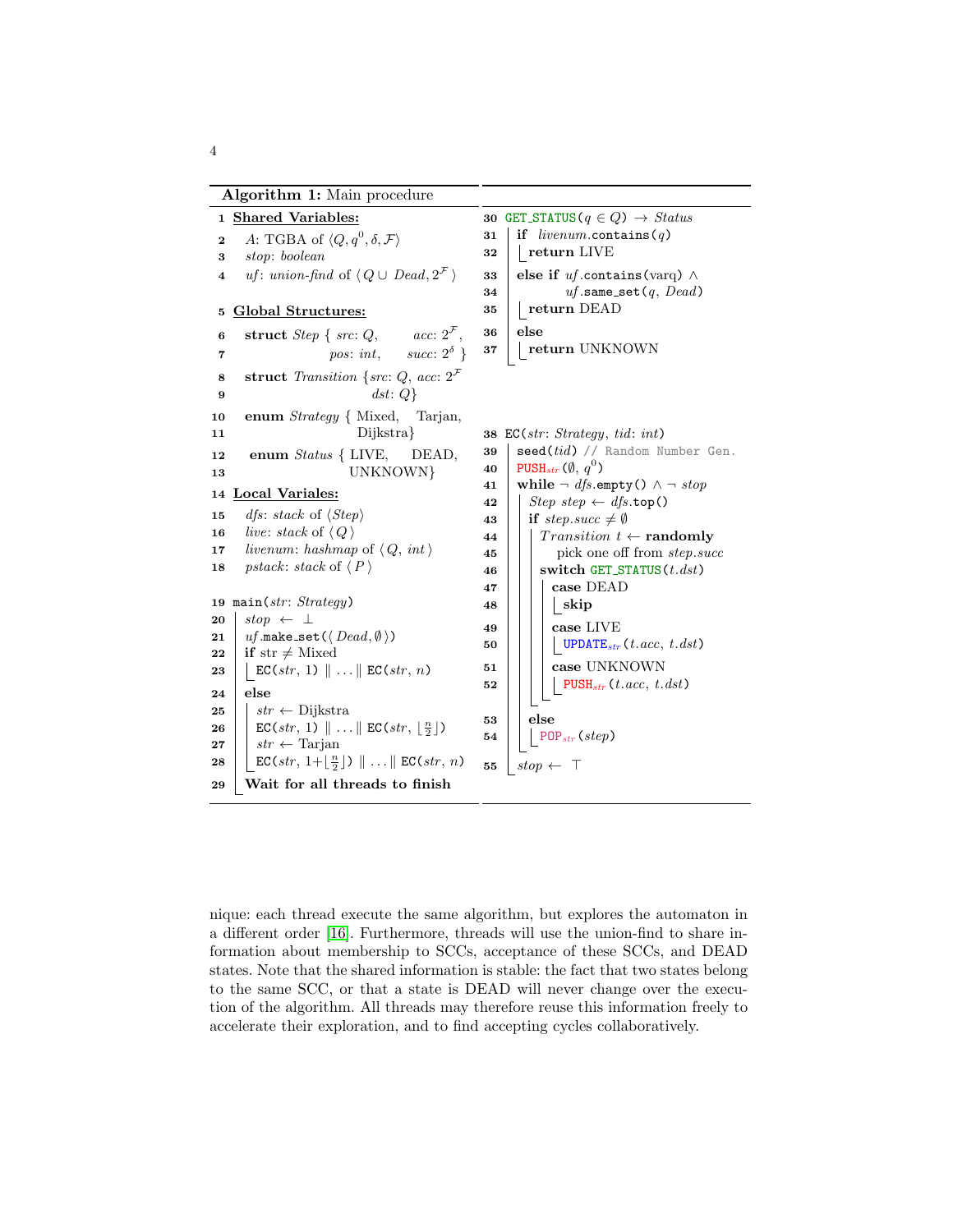#### 3.1 Generic Canvas

Algorithm [1](#page-3-0) presents the structure common to the Tarjan-based and Dijkstrabased parallel emptiness checks.

All threads share the automaton  $A$  to explore, a *stop* variable used to stop all threads as soon an accepting cycle is found or one thread detects that the whole automaton has been visited, and the union-find data-structure [\[20\]](#page-14-13). The union-find maintains the membership of each state to the various SCCs of the automaton, or the set of DEAD states (a state is DEAD if it belongs to the same class as the artificial Dead state). Furthermore this data structure has been extended to store the acceptance marks occurring in an SCC.

The union-find structure partitions the set  $Q' = Q \cup \{Dead\}$  labeled with an element of  $2^{\mathcal{F}}$  and offers the following methods:

- make\_set( $s \in Q'$ ) creates a new class containing the state s if s is not already in the union-find.
- contains ( $s \in Q'$ ) checks whether s is already in the union-find.
- − unite( $s_1 \in Q'$ ,  $s_2 \in Q'$ ,  $acc \in 2^{\mathcal{F}}$ ) merges the classes of  $s_1$  and  $s_2$ , and adds the acceptance marks acc to the resulting class. This method returns the set of acceptance marks of resulting class. However, when the class constructed by unite contains Dead, this method always returns  $\emptyset$ . An accepting cycle can therefore be reported as soon as unite returns  $\mathcal{F}$ .
- − same\_set( $s_1 \in Q'$ ,  $s_2 \in Q'$ ) checks whether two states are in the same class.

As suggested by Anderson and Woll [\[1\]](#page-13-5), we implement a thread safe version of this union-find structure using compare-and-swap since it relies on linked lists and an hash table.

The original sequential algorithms maintain a stack of LIVE states in order to mark all states of an explored SCC as DEAD. In our previous work [\[24\]](#page-14-2), we suggested to use a union-find data structure for this, allowing to mark all states of an SCC as dead by doing a single unite with an artificial Dead state. However, this notion of LIVE state (and closing edge detection) is obviously dependent on the traversal order, and will therefore be different in each thread. Consequently, each thread has to keep track locally of its own LIVE states. Thus, each thread maintains the following local variables:

- The  $\,$  dfs stack stores elements of type  $Step$  composed of the current state (src), the acceptance mark (acc) for the incoming transition (or  $\emptyset$  for the initial state), an identifier pos (whose use is different in Dijkstra and Tarjan) and the set succ of unvisited successors of the src state.
- The *live* stack stores all the LIVE states that are not on the  $\frac{df_s}{dt}$  stack (as suggested by Nuutila and Soisalon-Soininen [\[19\]](#page-14-14)).
- $-$  The hash map *livenum* associates each LIVE state to a (locally) unique increasing identifier.
- pstack holds identifiers that are used differently in the emptiness checks of this paper.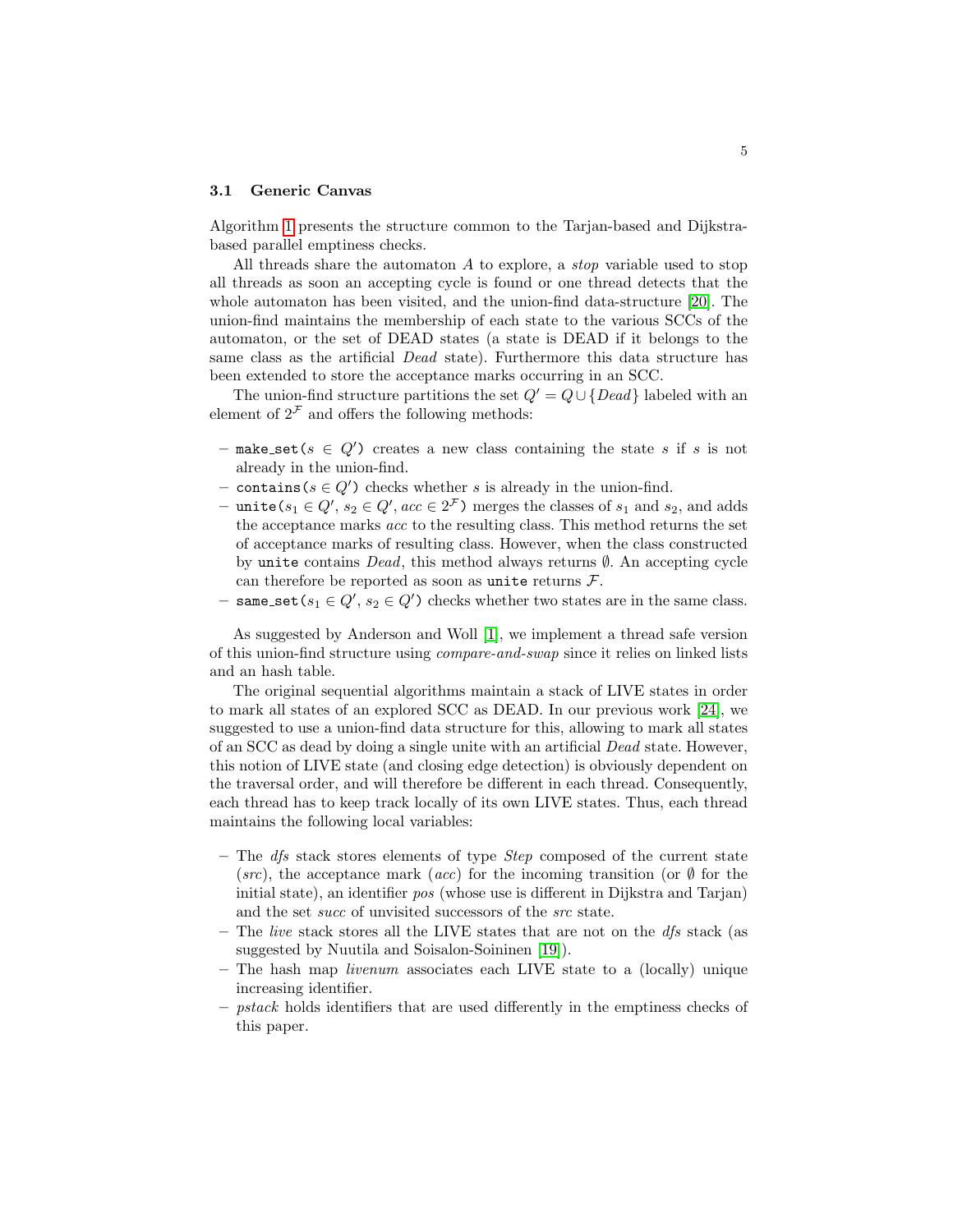With these data structures, a thread can decide whether a state is LIVE, DEAD, or UNKNOWN (i.e., new) by first checking *livenum* (a local structure), and then  $uf$  (a shared structure). This test is done by GET STATUS. Note that a state marked LIVE locally may have already been marked DEAD by another thread, thus leading to redundant work. However, avoiding this extra work would require more queries to the shared uf .

The procedure EC shows the generic DFS that will be executed by all threads. The order of the successors is chosen randomly in each thread, and the DFS stops as soon as one thread sets the *stop* flag. GET\_STATUS is called on each reached state to decide how it has to be handled: DEAD states are ignored, UNKNOWN states are pushed on the dfs stack, and LIVE states correspond to closing edges. This generic DFS is adapted to the Tarjan and Dijkstra strategies by calling PUSH<sub>str</sub> on new states, UPDATE<sub>str</sub> on closing edges, and POP<sub>str</sub> when all the successors of a state have been visited by this thread.

Several parallel instances of this EC algorithm are instantiated by the main procedure, possibly using different strategies. Each instance is parameterized by a unique identifier tid and a Strategy selecting either Dijkstra or Tarjan. If main is called with the Mixed strategy, it instantiates a mix of both emptiness-checks. When one thread reports an accepting cycle or ends the exploration of the entire automaton, it sets the stop variable, causing all threads to terminate. The main procedure therefore only has to wait for all threads to terminate.

#### 3.2 The Tarjan Strategy

Strategy [1](#page-3-0) shows how the generic canvas is refined to implement the Tarjan strategy. In this algorithm, each new LIVE state is numbered with the actual number of LIVE states during the  $\text{PUSH}_{Tarian}$  operation. Furthermore each state is associated to a lowlink, i.e., the smallest live number of any state known to be reachable from this state. These *lowlinks*, whose purpose is to detect the root of each SCC, are only maintained for the states on the *dfs* stack, and are stored on the pstack.

These lowlinks are updated either when a closing edge is detected in the UPDATE $_{Targian}$  method (in this case the current state and the destination of the closing edge are in the same SCC) or when a non-root state is popped in POP  $_{Tarjan}$  (in this case the current state and its predecessor on the  $dfs$  stack are in the same SCC). Every time a lowlink is updated, we therefore learn that two states belong to the same SCC and can publish this fact to the shared uf taking into account any acceptance mark between those two states. If the uf detects that the union of these acceptance marks with those already known for this SCC is  $F$ , then the existence of an accepting cycle can be reported immediately.

POP  $_{Tarian}$  has two behaviors depending on whether the state being popped is a root or not. At this point, a state is a root if its lowlink is equal to its live number. Non-root states are transferred from the *dfs* stack to the *live* stack. When a root state is popped, we first publish that all the SCC associated to this root is DEAD, and also locally we remove all these states from live and livenum using the markdead function.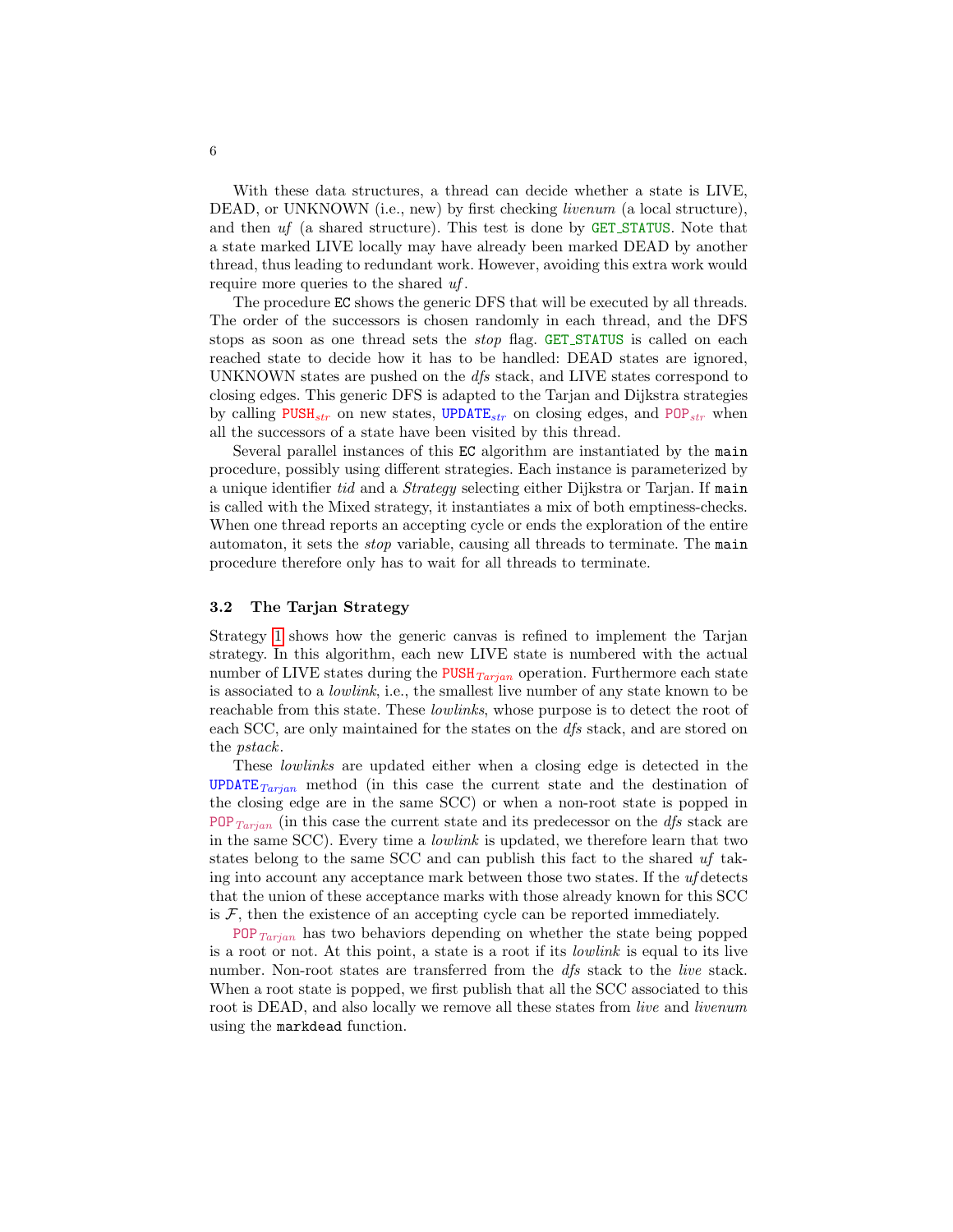<span id="page-6-2"></span><span id="page-6-1"></span>

| Strategy 1: Tarjan                                                                                                                                                                                                                                                                                                                                                                                                                                                                                                                                                                                                                                                                                          | Strategy 2: Dijkstra                                                                                                                                                                                                                                                                                                                                                                                                                                                                                                                                                                                                                                                                                                                                                                                                                                                                                                                                                          |  |  |
|-------------------------------------------------------------------------------------------------------------------------------------------------------------------------------------------------------------------------------------------------------------------------------------------------------------------------------------------------------------------------------------------------------------------------------------------------------------------------------------------------------------------------------------------------------------------------------------------------------------------------------------------------------------------------------------------------------------|-------------------------------------------------------------------------------------------------------------------------------------------------------------------------------------------------------------------------------------------------------------------------------------------------------------------------------------------------------------------------------------------------------------------------------------------------------------------------------------------------------------------------------------------------------------------------------------------------------------------------------------------------------------------------------------------------------------------------------------------------------------------------------------------------------------------------------------------------------------------------------------------------------------------------------------------------------------------------------|--|--|
| struct $P \{p : int\}$                                                                                                                                                                                                                                                                                                                                                                                                                                                                                                                                                                                                                                                                                      | struct $P\{p : int, acc : 2^{\mathcal{F}}\}\$                                                                                                                                                                                                                                                                                                                                                                                                                                                                                                                                                                                                                                                                                                                                                                                                                                                                                                                                 |  |  |
| 1 PUSH $_{Tarjan}$ ( $acc \in 2^{\mathcal{F}}$ , $q \in Q$ )<br>$uf$ .make_set $(q)$<br>$\overline{2}$<br>$p \leftarrow \text{livenum.size}()$<br>3<br>livenum.insert $(\langle q, p \rangle)$<br>$\overline{\mathbf{4}}$<br>$pstack.\text{push}(\langle p \rangle)$<br>5<br>$dfs.\text{push}(\langle q, acc, p, succ(q) \rangle)$<br>6<br><b>UPDATE</b> $_{Tarjan}$ ( $acc \in 2^{\mathcal{F}}$ , $d \in Q$ )<br>7<br>$pstack.\texttt{top}() . p \leftarrow$<br>8<br>min(pstack.top(), p)<br>9<br>livenum.get(d))<br>10<br>$a \leftarrow uf.\text{unite}(d, dfs.\text{top().src},$<br>11<br>acc)<br>12<br>if $a = \mathcal{F}$<br>13<br>$stop \leftarrow \top$<br>14<br>report accepting cycle found<br>15 | 1 PUSH <sub>Dijkstra</sub> ( $acc \in 2^{\mathcal{F}}, q \in Q$ )<br>$uf$ .make_set $(q)$<br>$\overline{2}$<br>$p \leftarrow \text{livenum.size}()$<br>3<br>livenum.insert $(\langle q, p \rangle)$<br>$\overline{\mathbf{4}}$<br>$pstack.\text{push}(\langle\mathit{dfs}.\texttt{size}(),\emptyset\rangle)$<br>5<br>$dfs.push(\langle q, acc, p, succ(q) \rangle)$<br>6<br>7 UPDATE <sub>Dijkstra</sub> (acc $\in 2^{\mathcal{F}}$ , $d \in Q$ )<br>$dpos \leftarrow \textit{livenum.get}(d)$<br>8<br>$\langle r,a \rangle \leftarrow \text{pstack.top()}$<br>9<br>$a \leftarrow a \cup acc$<br>10<br>while $dpos < dfs[r].pos$<br>11<br>$\langle r, \, la \rangle \leftarrow \text{pstack.pop()}$<br>12<br>$a \leftarrow a \cup dfs[r].acc \cup la$<br>13<br>$a \leftarrow uf.\text{unite}(d, dfs[r].src, a)$<br>14<br>$pstack.\texttt{top}() . acc \leftarrow a$<br>15<br>if $a = \mathcal{F}$<br>16<br>$stop \leftarrow \top$<br>17<br>report accepting cycle found<br>18 |  |  |
| 16 POP $_{Tarjan}(s \in Step)$<br>dfs.pop()<br>17<br>$\langle ll \rangle \leftarrow \text{pstack.pop()}$<br>18<br>if $ll = s. pos$<br>19<br>markdead(s)<br>20<br>else<br>21<br>$pstack.\texttt{top()}.p \leftarrow$<br>22<br>min(pstack.top(), p, ll)<br>23<br>$a \leftarrow uf.\text{unite}(s.src,$<br>24<br>dfs.top().src, s.acc)<br>25<br>if $a = \mathcal{F}$<br>26<br>$stop \leftarrow \top$<br>27<br>report accepting cycle found<br>28<br>live.push(s.src)<br>29                                                                                                                                                                                                                                     | 19 POP $Dijkstra$ ( $s \in Step$ )<br>dfs.pop()<br>20<br>if $pstack.\text{top}() . p = dfs.\text{size}()$<br>21<br>pstack.pop()<br>22<br>markdead(s)<br>23<br>else<br>24<br>live.push(s.src)<br>25<br>26 // Common to all strategies.<br>27 markdead( $s \in$ Step)<br>$uf.\text{unite}(s.src, Dead)$<br>28<br>$livenum$ .remove $(s.src)$<br>29<br>while $\textit{livenum.size}( ) > s. \textit{pos}$<br>30<br>$q \leftarrow live.pop()$<br>31<br>$\mathit{livenum}$ .remove $(q)$<br>32                                                                                                                                                                                                                                                                                                                                                                                                                                                                                     |  |  |

# <span id="page-6-3"></span><span id="page-6-0"></span>Fig. 2. Worst cases to detect accepting cycle using only one thread. The left automaton is bad for Tarjan since the accepting cycle is always found only after popping state 1. The right one disadvantages Dijkstra since the union of the states represented by dots can be costly.

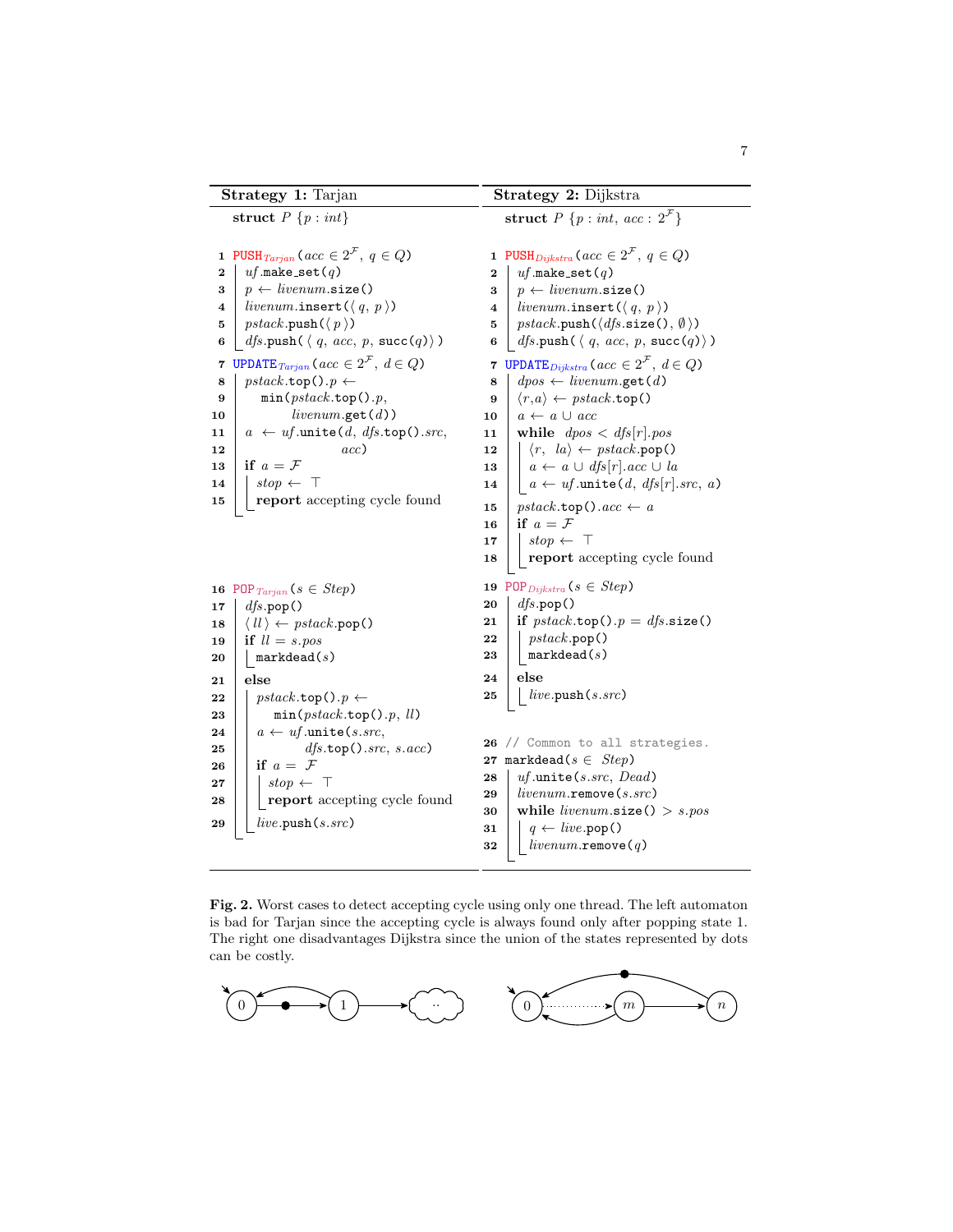If there is no accepting cycle, the number of calls to unite performed in a single thread by this strategy is always the number of transitions in each SCC (corresponding to the lowlink updates) plus the number of SCCs (corresponding to the calls to markdead). The next strategy performs fewer calls to unite.

## 3.3 The Dijkstra Strategy

Strategy [2](#page-6-0) shows how the generic canvas is refined to implement the Dijkstra strategy. The way LIVE states are numbered and the way states are marked as DEAD is identical to the previous strategy. The difference lies in the way SCC information is encoded and updated.

This algorithm maintains pstack, a stack of potential roots, represented (1) by their positions  $p$  in the *dfs* stack (so that we can later retrieve the incoming acceptance marks and the live number of the potential roots), and (2) the union acc of all the acceptance marks seen in the cycles visited around the potential root.

Here pstack is updated only when a closing edge is detected, but not when backtracking a non-root as done in Tarjan. When a closing edge is detected, the live number dpos of its destination can be used to pop all the potential roots on this cycle (those whose live number are greater than dpos), and merge the sets of acceptance marks along the way: this happens in  $\text{UPDATE}_{Dijkstra}$ . Note that the dfs stack has to be addressable like an array during this operation.

As it is presented, UPDATE $_{Dijkstra}$  calls unite only when a potential root is discovered not be a root (lines  $10-14$ ). In the particular case where a closing edge does not invalidate any potential root, no unite operation is performed; still, the acceptance marks on this closing edge are updated locally line 15. For instance in Figure [1,](#page-2-1) when the closing edge  $(7, 4)$  is explored, the root of the right-most SCC (containing state 7) will be popped (effectively merging the two right-most SCCs in  $uf$ ) but when the closing edge  $(7, 2)$  is later explored no pop will occur because the two states now belong to the same SCC. This strategy therefore does not share all its acceptance information with other threads. In this strategy, the acceptance accumulated in pstack locally are enough to detect accepting cycles. However the unite operation on line [14](#page-6-2) will also return some acceptance marks discovered by other threads around this state: this additional information is also accumulated in pstack to speedup the detection of accepting cycles.

In this strategy, a given thread only calls unite to merge two disjoint sets of states belonging to the same SCC. Thus, the total number of unite needed to build an SCC of *n* states is necessarily equal to  $n - 1$ . This is better than the Tarjan-based version, but it also means we share less information between threads.

#### 3.4 The Mixed Strategy

Figure [2](#page-6-3) presents two situations on which Dijkstra and Tarjan strategies can clearly be distinguished.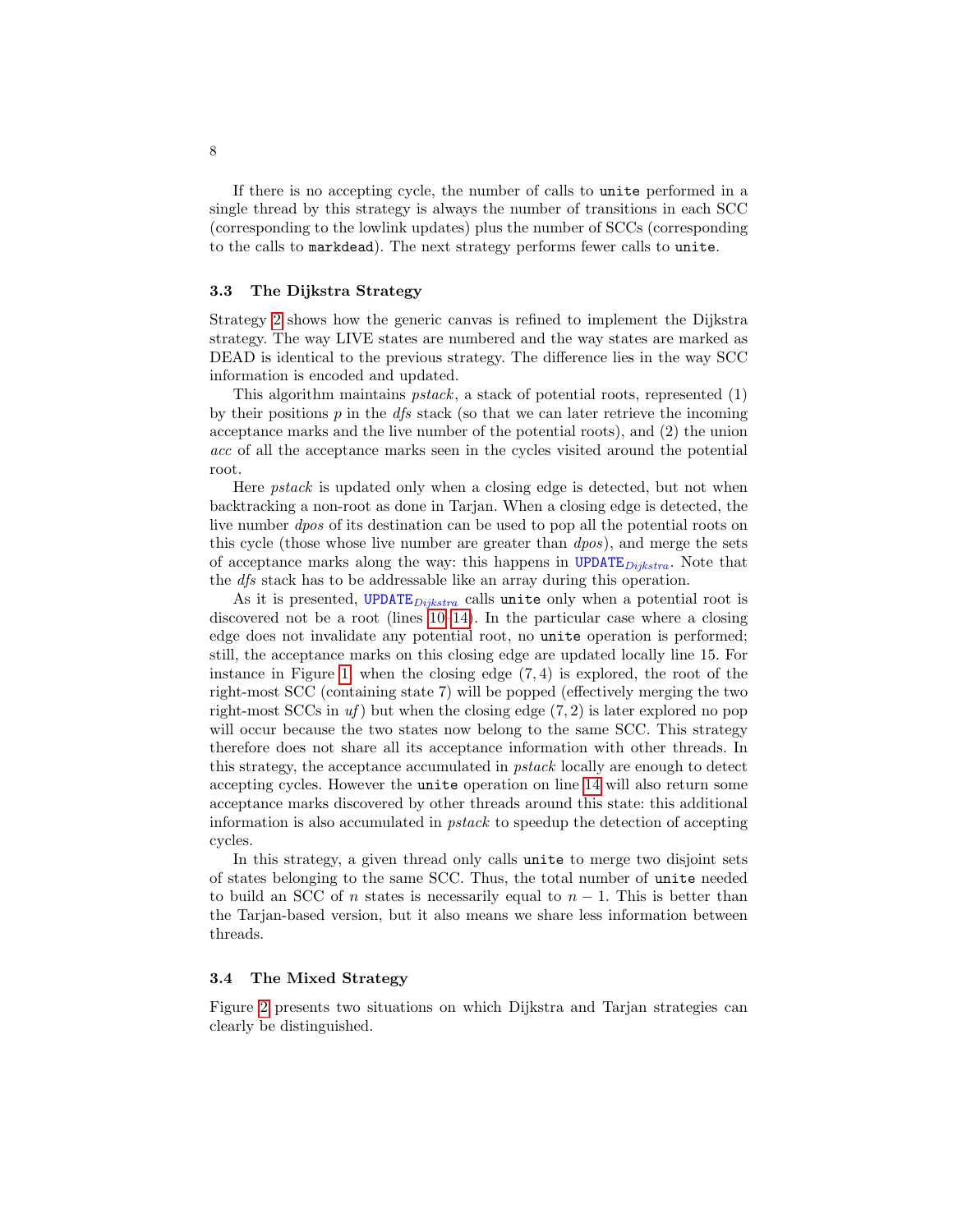The left-hand side presents a bad case for the Tarjan strategy. Regardless of the transition order chosen during the exploration, the presence of an accepting cycle is only detected when state 1 is popped. This late detection can be costly because it implies the exploration of the whole subgraph represented by a cloud.

The Dijkstra strategy will report the accepting cycle as soon as all the involved transitions have been visited. So if the transition  $(1,0)$  is visited before the transition going to the cloud, the subgraph represented by this cloud will not be visited since the counterexample will be detected before.

On the right-hand side of Fig. [2,](#page-6-3) the dotted transition represents a long path of m transitions, without acceptance marks. On this automaton, both strategies will report an accepting cycle when transition  $(n, 0)$  is visited. However, the two strategies differ in their handling of transition  $(m, 0)$ : when Dijkstra visits this transition, it has to pop all the candidate roots  $1 \ldots m$ , calling unite m times; Tarjan however only has to update the *lowlink* of  $m$  (calling unite once), and it delays the update of the *lowlinks* of states  $0 \dots m-1$  to when these states would be popped (which will never happen because an accepting cycle is reported).

In an attempt to get the best of both worlds, the strategy called "Mixed" in Algo. [1](#page-3-0) is a kind of collaborative portfolio approach: half of the available threads run the Dijkstra strategy and the other half run the Tarjan strategy. These two strategies can be combined as desired since they share the same kind of information.

Discussion. All these strategies have one drawback since they use a local check to detect whether a state is alive or not: if one thread marks an SCC as DEAD, other threads already exploring the same SCC will not detect it and will continue to perform unite operations. Checking whether a state is DEAD in the global  $uf$  could be done for instance by changing the condition of line [43](#page-3-1) of Algo. [1](#page-3-0) into: step.succ  $\neq \emptyset \land \neg \text{uf}$ .same\_set(step.src, Dead). However such a change would be costly, as it would require as many accesses to the shared structure as there are transitions in the automaton. To avoid these additional accesses to  $uf$ , we propose to change the interface of unite so it returns an additional Boolean flag indicating that one of the two states is already marked as DEAD in  $uf$ . Then whenever unite is called and the extra bit is set, the algorithm can immediately backtrack the dfs stack until it finds a state that is not marked as DEAD.

Moreover these strategies only report the existence of an accepting cycle but do not extract it. When a thread detects an accepting cycle, it can stop the others threads and can optionally launch a sequential counterexample computation [\[10\]](#page-14-1). Nonetheless, when performing a Dijkstra strategy the extraction can be limited to the states that are already in the union-find. The search of the accepting cycle can also be restricted to states whose projection are in the same SCC of the property automaton.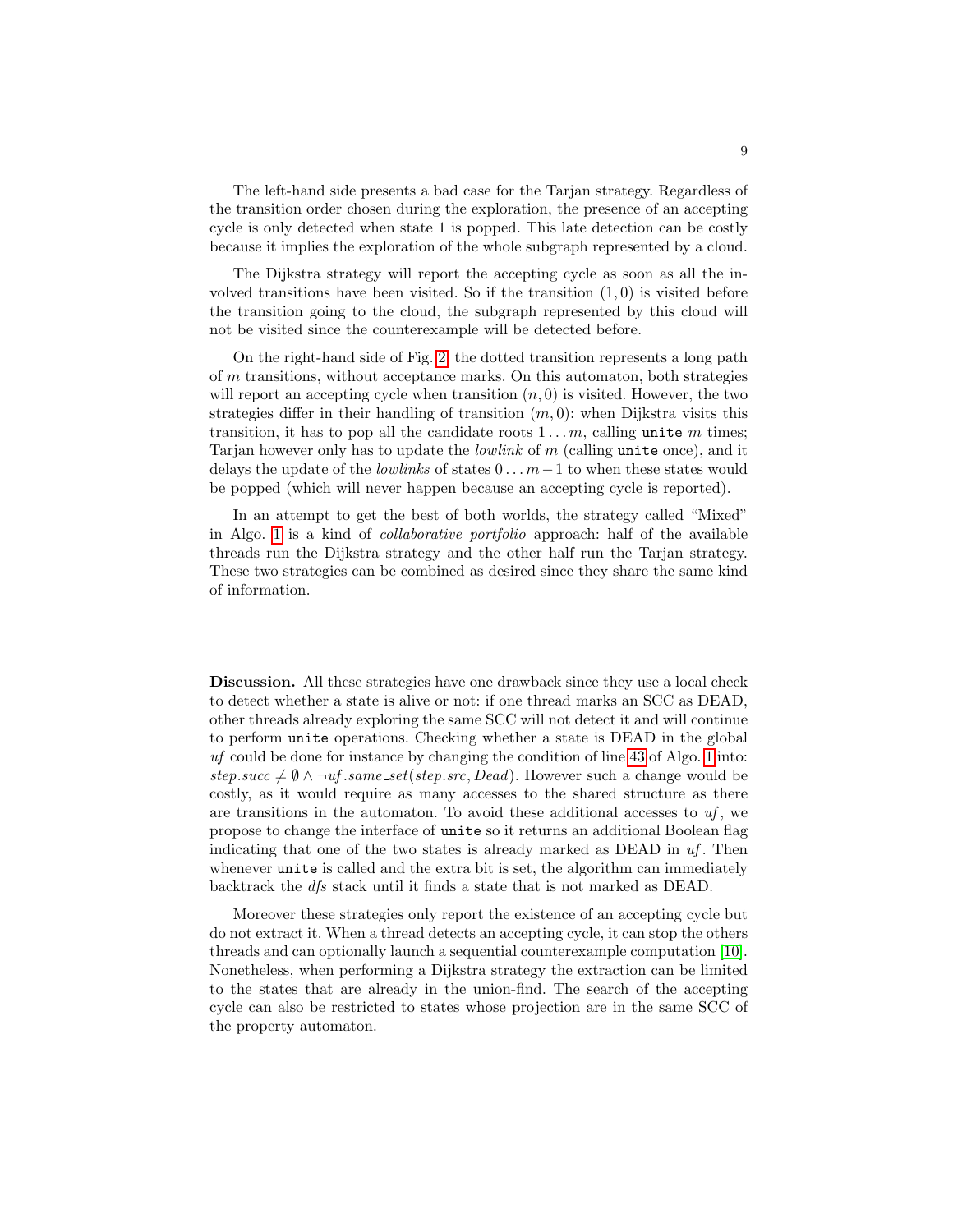#### 3.5 Sketch of Proof

Due to lack of space, and since the Tarjan strategy is really close to the Dijkstra strategy, we only give the scheme of a proof<sup>[1](#page-9-1)</sup> that the latter algorithm will terminate and will report a counterexample if and only if there is an accepting cycle in the automaton.

Theorem 1. For all automata A the emptiness check terminates.

**Theorem 2.** The emptiness check reports an accepting cycle iff  $\mathscr{L}(A) \neq \emptyset$ .

The theorem 1 is obvious since the emptiness check performs a DFS on a finite graph. Theorem 2 ensues from the invariants below which use the following notations. For any thread, n denotes the size of its pstack stack. For  $0 \leq i \leq n$ ,  $S_i$  denotes the set of states in the same partial SCC represented by  $pstack[i]$ :

$$
S_i = \left\{ q \in \text{livenum} \middle| \begin{array}{l} \text{dfs}[\text{pstack}[i].p].\text{pos} \le \text{livenum}[q] \\ \text{livenum}[q] \le \text{dfs}[\text{pstack}[i+1].p].\text{pos} \end{array} \right\} \quad \text{for } i < n-1
$$
\n
$$
S_{n-1} = \left\{ q \in \text{livenum} \middle| \text{dfs}[\text{pstack}[n-1].p].\text{pos} \le \text{livenum}[q] \right\}
$$

The following invariants hold for all lines of algorithm [1:](#page-3-0)

Invariant 1. *pstack* contains a subset of positions in *dfs*, in increasing order.

Invariant 2. For all  $0 \leq i \leq n-1$ , there is a transition with the acceptance marks  $dfs[pstack[i+1].p].acc$  between  $S_i$  and  $S_{i+1}$ .

**Invariant 3.** For all  $0 \leq i < n$ , the subgraph induced by  $S_i$  is a partial SCC. **Invariant 4.** If the class of a state inside the union-find is associated to  $acc \neq \emptyset$ , then the SCC containing this state has a cycle visiting acc. (Note: a state in the same class as *Dead* is always associated to  $\emptyset$ .)

Invariant 5. The first thread marking a state as DEAD has seen the full SCC containing this state.

Invariant 6. The set of DEAD states is a union a maximal SCC.

Invariant 7. If a state is DEAD it cannot be part of an accepting cycle.

These invariants establish both directions of Theorem 2: invariants 1–4 prove that when the algorithm reports a counterexample there exists a cycle visiting all acceptance marks; invariants 5–7 justify that when the algorithm exits without reporting anything, then no state can be part of a counterexample.

# <span id="page-9-0"></span>4 Implementation and Benchmarks

Table [1](#page-10-0) presents the models we use in our benchmark and gives the average size of the synchronized products. The models are a subset of the BEEM benchmark  $[21]$ , such that every type of model of the classification of Pelánek  $[22]$  is represented, and all synchronized products have a high number of states, transitions, and SCC. Because there are too few LTL formulas supplied by BEEM,

#### 10

<span id="page-9-1"></span><sup>1</sup> Appendix [A](#page-15-0) contains the full proof.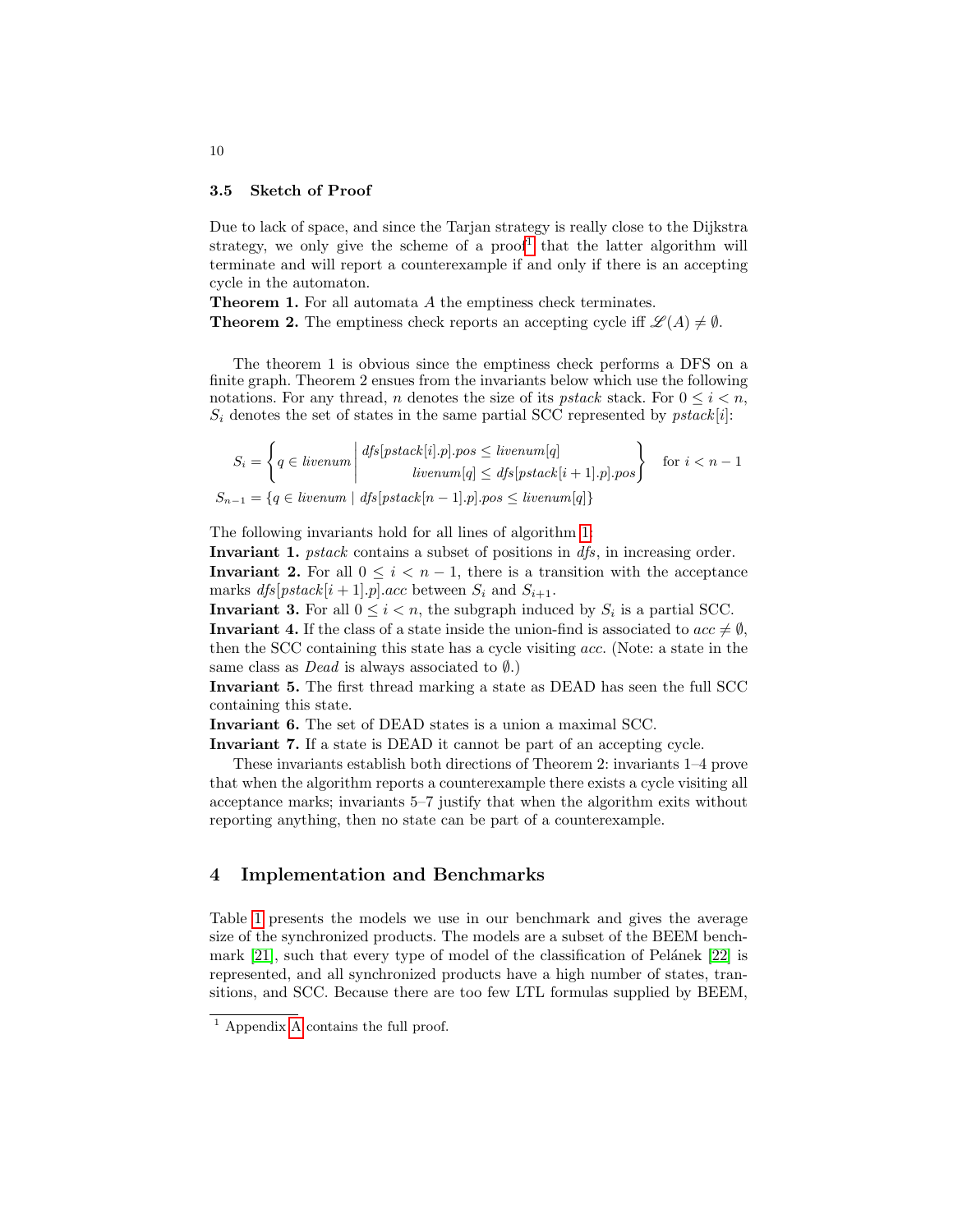<span id="page-10-0"></span>**Table 1.** Statistics about synchronized products having an empty language  $(\checkmark)$  and non-empty one  $(\times)$ .

|                   | Avg. States    |                        | Avg. Trans.    |                        | Avg. SCCs      |            |
|-------------------|----------------|------------------------|----------------|------------------------|----------------|------------|
| Model             | $(\checkmark)$ | $(\times)$             | $(\checkmark)$ | $(\times)$             | $(\checkmark)$ | $(\times)$ |
| adding.4          | 5637711        | 7720939                | 10725851       | 14 341 202             | 5635309        | 7716385    |
| bridge.3          | 1702938        | 3 1 1 4 5 6 6          | 4740247        | 8615971                | 1701048        | 3106797    |
| $_{\text{brp.4}}$ | 15 630 523     | 38474669               | 33 580 776     | 94 561 556             | 4674238        | 16520165   |
| collision.4       |                | 30 384 332 101 596 324 |                | 82 372 580 349 949 837 | 347535         | 22677968   |
| cyclic-sched      | 724 400        | 1364512                | 6274289        | 12 368 800             | 453547         | 711794     |
| elevator.4        | 2371413        | 3270061                | 7 001 559      | 9817617                | 1327005        | 1502808    |
| $e$ levator $2.3$ | 10 339 003     | 13818813               |                | 79 636 749 120 821 886 | 2926881        | 6413279    |
| ext.3             | 3664436        | 8617173                | 11995418       | 29 408 340             | 3659550        | 8609674    |
| leader-el.3       | 546145         | 762684                 | 3200607        | 4 0 3 3 3 6 2          | 546145         | 762684     |
| $prod-cell.3$     | 2169112        | 3908715                | 7303450        | 13470569               | 1236881        | 1925909    |
|                   |                |                        |                |                        |                |            |

we opted to generate random formulas to verify on each model. We computed a total number of 3268 formulas.[2](#page-10-1)

The presented algorithms deal with any kind of generalized Büchi automata, but there exists specialized algorithms for subclasses of Büchi automata. For instance the verification of a safety property reduces to a reachability test. Similarly, persistent properties can be translated into automata where SCC cannot mix accepting cycles with non-accepting cycles [\[8\]](#page-14-17) and for which a simpler emptiness check exists. Our benchmark contains only non-persistent properties, requiring a general emptiness check.

Among the 3268 formulas, 1706 result in products with the model having an empty language (the emptiness check may terminate before exploring the full product). All formulas were selected so that the sequential NDFS emptiness check of Gaiser and Schwoon [\[15\]](#page-14-18) would take between 15 seconds and 30 minutes on an four Intel(R)  $Xeon(R)$  CPUX7460 $@$  2.66GHz with 128GB of RAM. This 24-core machine is also used for the following parallel experiments.

All the approaches mentioned in Section [3](#page-2-0) have been implemented in Spot [\[12\]](#page-14-19). The union-find structure is lock-free and uses two common optimizations: "Immediate Parent Check", and "Path Compression" [\[20\]](#page-14-13).

The seed used to choose a successor randomly depends on the thread identifier tid passed to EC. Thus our strategies have the same exploration order when executed sequentially; otherwise this order may be altered by information shared by other threads.

Figure [3](#page-12-0) presents the comparison of our prototype implementation in Spot against the cndfs algorithm implemented in LTSmin and the owcty algorithm implemented in DiVine 2.4. We selected owcty because it is reported to be the

<span id="page-10-1"></span><sup>2</sup> For a description of our setup, including selected models, formulas, and detailed results, see [http://www.lrde.epita.fr/~renault/benchs/TACAS-2015/results.](http://www.lrde.epita.fr/~renault/benchs/TACAS-2015/results.html) [html](http://www.lrde.epita.fr/~renault/benchs/TACAS-2015/results.html).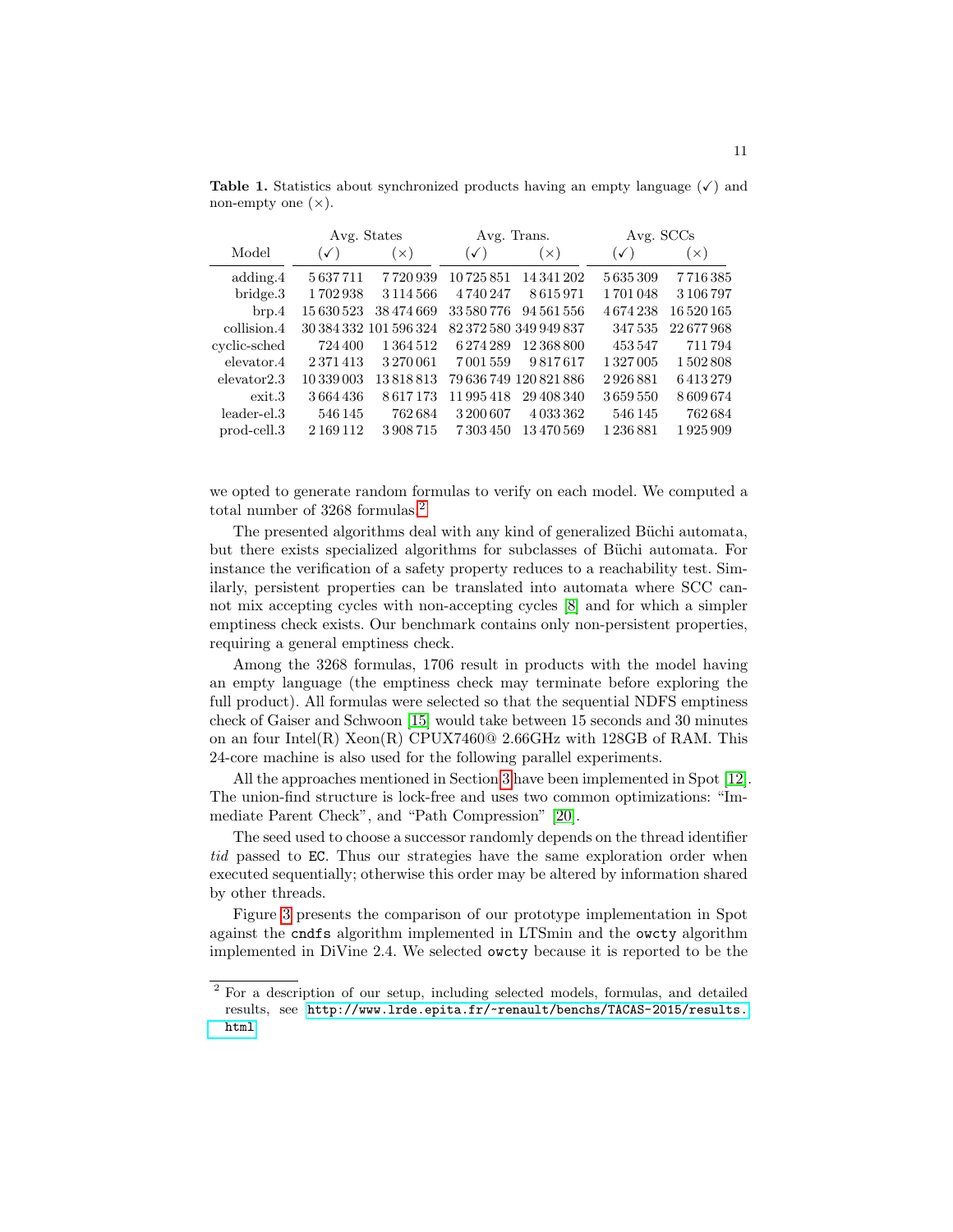most efficient parallel emptiness check based on a non-DFS exploration, while cndfs is reported to be the most efficient based on a DFS [\[14\]](#page-14-10).

We generate the corresponding system automata using the version of DiVinE 2.4 patched by the LTSmin team.[3](#page-11-0) For each emptiness check, we limit the execution time to one hour: all the algorithms presented in this paper proceess the 3268 synchronized products within this limit while owcty fails over 11 cases and cndfs fails over 784 cases. DiVinE and LTSmin implement all sorts of optimizations (like state compression, caching of successors, dedicated memory allocator...) while our implementation in Spot is still at a prototype stage. So in absolute time, the sequential version of cndfs is around 3 time faster<sup>[5](#page-11-1)</sup> than our prototype implementation which is competitive to DiVinE. Since the implementations are different, we therefore compare the average speedup of the parallel version of each algorithm against its sequential version. The actual time can be found in the detailed results<sup>[2](#page-0-0)</sup>.

The left-hand side of Figure [3](#page-12-0) shows those speedups, averaged for each model, for verified formulas (where the entire product has to be explored). First, it appears that the Tarjan strategy's speedup is always lower than those of Dijkstra or Mixed for empty products. These low speedups can be explained by contention on the shared union-find data structure during unite operations. In an SCC of n states and m edges, a thread applying the Tarjan strategy performs m unite calls while applying Dijkstra one needs only  $n-1$  unite invocations before they both mark the whole SCC as DEAD with a unique unite call.

Second, for all strategies we can distinguish two groups of models. For adding.4, bridge.3, exit.3, and leader-election.3, the speedups are quasi-linear. However for the other six models, the speedups are much more modest: it seems that adding new threads quickly yield no benefits. A look to absolute time (for the first group) shows that the Dijkstra strategy is 25% faster than cndfs using 12 threads where it was two time slower with only one thread.

A more detailed analysis reveals that products of the first group have many small SCC (organized in a tree shape) while products of the second group have a few big SCC. These big SCC have more closing edges: the union-find data structure is stressed at every unite. This confirms what we observed for the Tarjan strategy about the impact of unite operations.

The right-hand side of Figure [3](#page-12-0) shows speedups for violated formulas. In these cases, the speedup can exceed the number of threads since the different threads explore the product in different orders, thus increasing the probability to report an accepting cycle earlier. The three different strategies have comparable speedup for all models, however their profiles differ from cndfs on some models:

<span id="page-11-0"></span> $^3$  <http://fmt.cs.utwente.nl/tools/ltsmin/#divine>

<span id="page-11-2"></span><sup>4</sup> This figure can be zoomed in color in the electronic version.

<span id="page-11-1"></span> $^5\;$  Note that the time measured for  $\mathsf{cndfs}$  does not includes the on-the-fly generation of the product (it is precalculated because doing the on-the-fly product in LTSmin exhibits a bug) while the time measured for the others includes the generation of the product.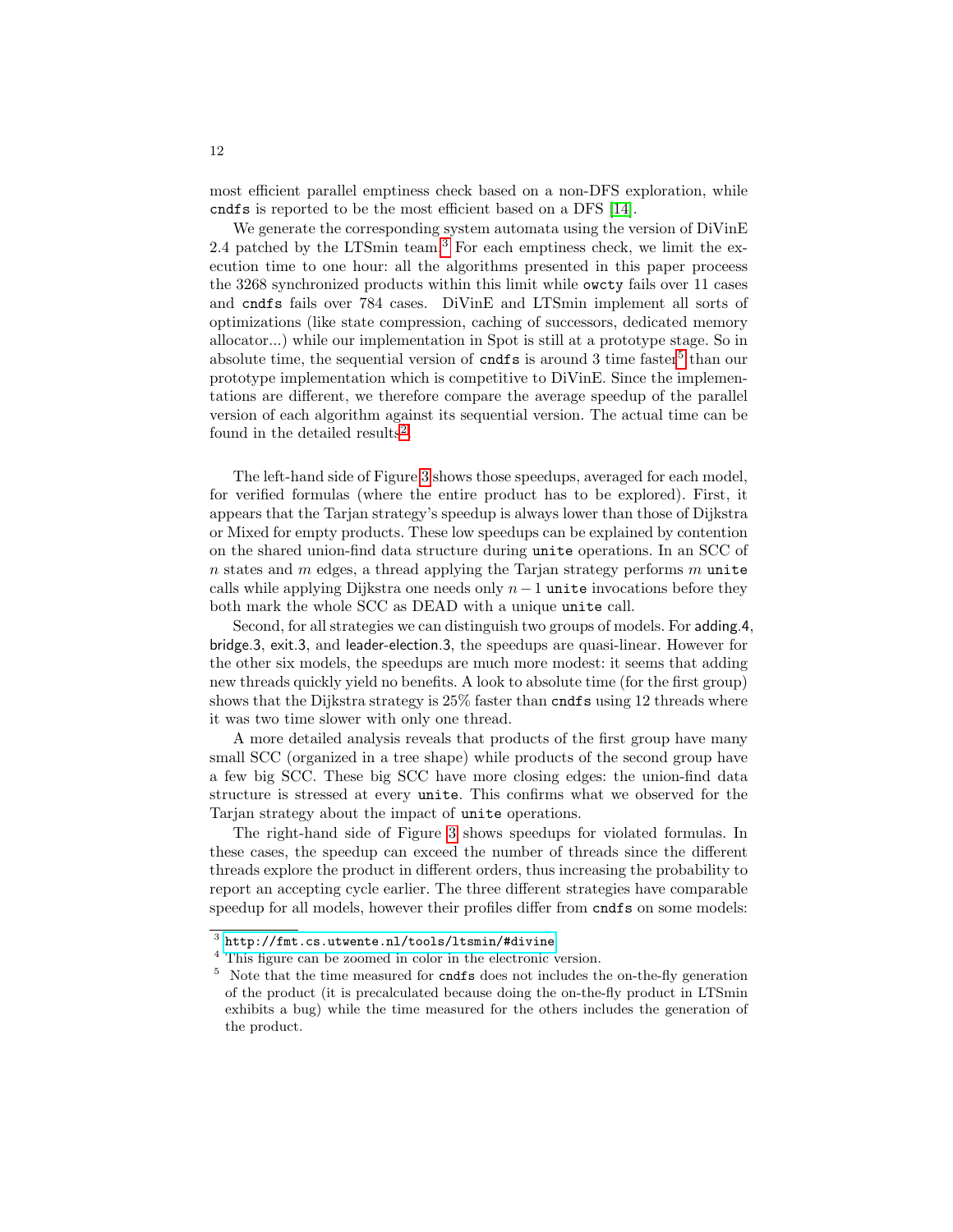

<span id="page-12-0"></span>Fig. 3. Speedup of emptiness checks over the benchmark. [4](#page-11-2)

they have better speedups on bridge.3, exit.3, and leader-election.3, but are worse on collision.4, elevator.4 and production-cell.3. The Mixed strategy shows speedups between those of Tarjan and Dijkstra strategies.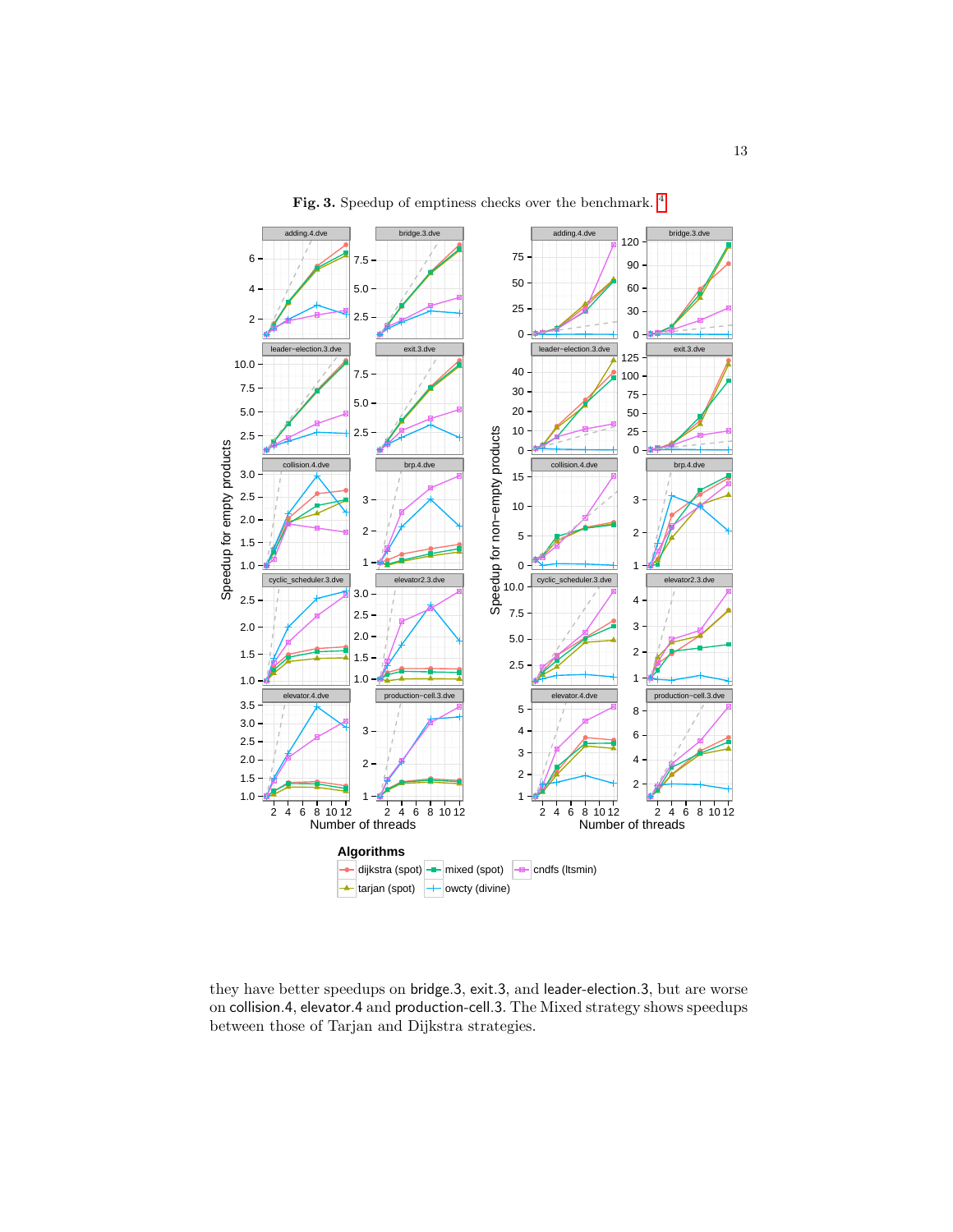## 5 Conclusion

We have presented some first and new parallel emptiness checks based on an SCC enumeration. Our approach departs from state-of-the-art emptiness checks since it is neither BFS-based nor NDFS-based. Instead it parallelizes SCC-based emptiness checks that are built over a single DFS. Our approach supports generalized Büchi acceptance, and requires no synchronization points nor repair procedures. We therefore answer positively to the question raised by Evangelista et al. [\[14\]](#page-14-10): "Is the design of a scalable linear-time algorithm without repair procedures or synchronisation points feasible?". Our prototype implementation has encouraging performances: the new emptiness checks have better speedup than existing algorithms in half of our experiments, making them suitable for portfolio approaches.

The core of our algorithms relies on a union-find (lock-free) data structure to share structural information between multiple threads. The use of a union-find seems adapted to this problem, and yet it has never been used for parallel emptiness checks (and only recently for sequential emptiness checks [\[24\]](#page-14-2)): we believe that this first use might stimulate other researchers to derive new emptiness checks or ideas from it.

In some future work, we would like to investigate different variations of our algorithms. For instance could the information shared in the union-find be used to better direct the DFS performed by the Dijkstra or Tarjan strategies and help to balance the exploration of the automaton by the various threads? We would also like to implement Gabow's algorithm that we presented in a sequential context [\[24\]](#page-14-2) in this same parallel setup. Changing the architecture, we would like to explore how the union-find data structure could be adapted to develop asynchronous algorithms where one thread could call unite without waiting for an answer. Another topic is to explore the use of SCC strengths [\[25\]](#page-14-20) to improve parallel emptiness checks.

# References

- <span id="page-13-5"></span>1. R. J. Anderson and H. Woll. Wait-free parallel algorithms for the union-find problem. In Proc. 23rd ACM Symposium on Theory of Computing, pp. 370–380, 1994.
- <span id="page-13-1"></span>2. J. Barnat, L. Brim, and J. Chaloupka. Parallel breadth-first search LTL modelchecking. In ASE'03, pp. 106–115. IEEE Computer Society, 2003.
- <span id="page-13-2"></span>3. J. Barnat, L. Brim, and J. Chaloupka. From distributed memory cycle detection to parallel LTL model checking. In FMICS'04, vol. 133 of ENTCS, pp. 21–39, 2005.
- <span id="page-13-3"></span>4. J. Barnat, L. Brim, and P. Roˇckai. A time-optimal on-the-fly parallel algorithm for model checking of weak LTL properties. In ICFEM'09, vol. 5885 of LNCS, pp. 407–425, 2009. Springer.
- <span id="page-13-4"></span>5. J. Barnat, L. Brim, and P. Ročkai. Scalable shared memory LTL model checking. STTT, 12(2):139–153, 2010.
- <span id="page-13-0"></span>6. L. Brim, I. Černá, P. Krcal, and R. Pelánek. Distributed LTL model checking based on negative cycle detection. In FSTTCS'01, pp. 96–107, 2001.

14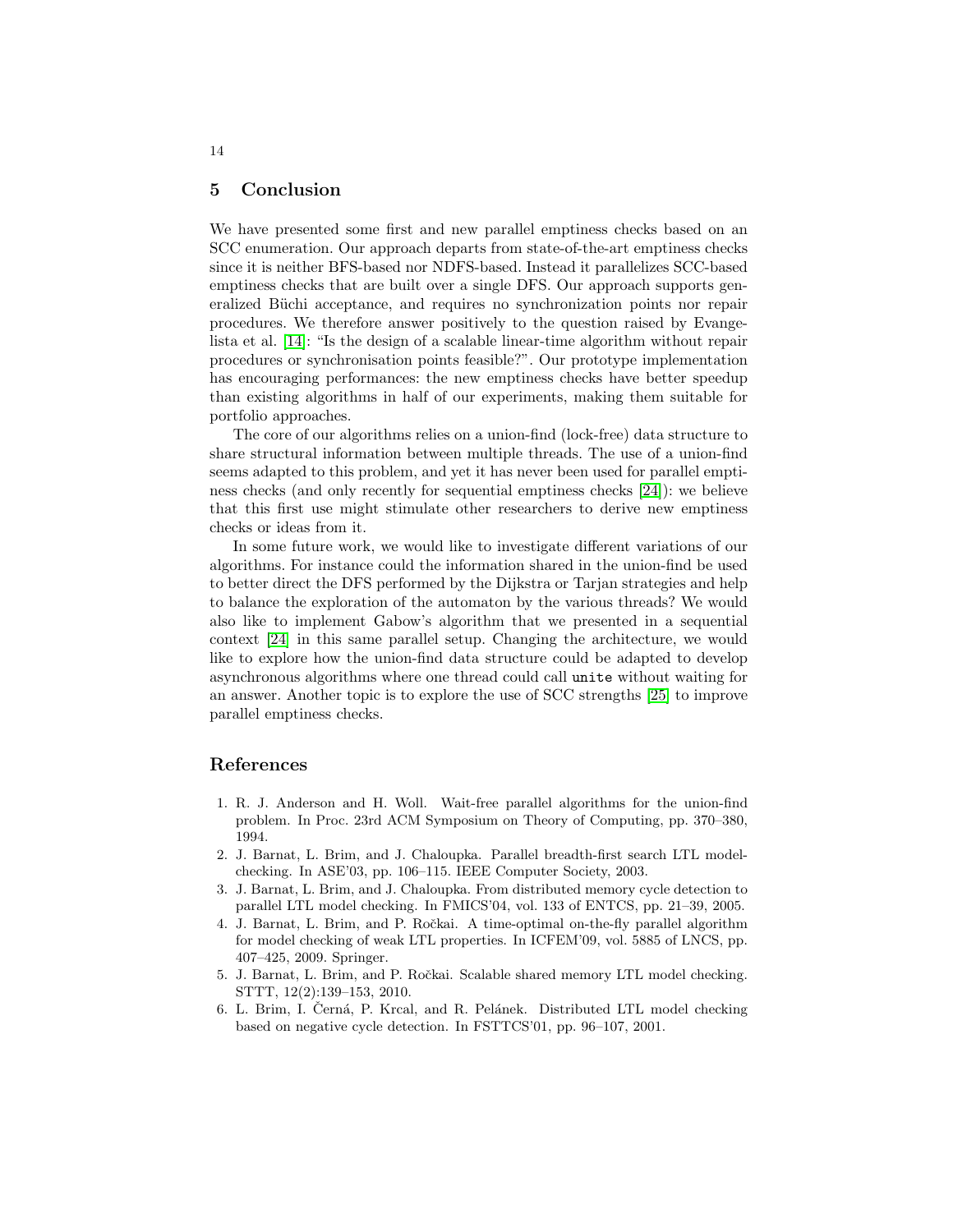- <span id="page-14-4"></span>7. L. Brim, I. Černá, P. Moravec, and J. Šimša. Accepting predecessors are better than back edges in distributed LTL model-checking. In FMCAD'04, vol. 3312 of LNCS, pp. 352–366. Springer, November 2004.
- <span id="page-14-17"></span>8. I. Cerná and R. Pelánek. Relating hierarchy of temporal properties to model checking. In MFCS'03, vol. 2747 of LNCS, pp. 318–327, Aug. 2003. Springer.
- <span id="page-14-3"></span>9. I. Cerná and R. Pelánek. Distributed explicit fair cycle detection (set based approach). In SPIN'03, vol. 2648 of LNCS, pp. 49–73. Springer, May 2003.
- <span id="page-14-1"></span>10. J.-M. Couvreur, A. Duret-Lutz, and D. Poitrenaud. On-the-fly emptiness checks for generalized Büchi automata. In SPIN'05, vol. 3639 of LNCS, pp. 143-158. Springer, Aug. 2005.
- <span id="page-14-12"></span>11. E. W. Dijkstra. EWD 376: Finding the maximum strong components in a directed graph. <http://www.cs.utexas.edu/users/EWD/ewd03xx/EWD376.PDF>, May 1973.
- <span id="page-14-19"></span>12. A. Duret-Lutz and D. Poitrenaud. SPOT: an Extensible Model Checking Library using Transition-based Generalized Büchi Automata. In MASCOTS'04, pp. 76–83, Oct. 2004. IEEE Computer Society Press.
- <span id="page-14-7"></span>13. S. Evangelista, L. Petrucci, and S. Youcef. Parallel nested depth-first searches for LTL model checking. In ATVA'11, vol. 6996 of LNCS, pp. 381–396. Springer, 2011.
- <span id="page-14-10"></span>14. S. Evangelista, A. Laarman, L. Petrucci, and J. van de Pol. Improved multi-core nested depth-first search. In ATVA'12, vol. 7561 of LNCS, pp. 269–283. Springer, 2012.
- <span id="page-14-18"></span>15. A. Gaiser and S. Schwoon. Comparison of algorithms for checking emptiness on Büchi automata. In MEMICS'09, vol. 13 of OASICS. Schloss Dagstuhl, Leibniz-Zentrum fuer Informatik, Germany, Nov. 2009.
- <span id="page-14-6"></span>16. G. J. Holzmann, R. Joshi, and A. Groce. Swarm verification techniques. IEEE Transaction on Software Engineering, 37(6):845–857, 2011.
- <span id="page-14-9"></span>17. A. Laarman and J. van de Pol. Variations on multi-core nested depth-first search. In PDMC, pp. 13–28, 2011.
- <span id="page-14-8"></span>18. A. Laarman, R. Langerak, J. van de Pol, M. Weber, and A. Wijs. Multi-core nested depth-first search. In ATVA'11, vol. 6996 of LNCS, pp. 321–335, October 2011. Springer.
- <span id="page-14-14"></span>19. E. Nuutila and E. Soisalon-Soininen. On finding the strongly connected components in a directed graph. Information Processing Letters, 49(1):9–14, Jan. 1994.
- <span id="page-14-13"></span>20. M. M. A. Patwary, J. R. S. Blair, and F. Manne. Experiments on union-find algorithms for the disjoint-set data structure. In SEA'10, vol. 6049 of LNCS, pp. 411–423. Springer, 2010.
- <span id="page-14-15"></span>21. R. Pelánek. BEEM: benchmarks for explicit model checkers. In SPIN'07, vol. 4595 of LNCS, pp. 263–267. Springer, 2007.
- <span id="page-14-16"></span>22. R. Pelánek. Properties of state spaces and their applications. International Journal on Software Tools for Technology Transfer (STTT), 10:443–454, 2008.
- <span id="page-14-5"></span>23. J. H. Reif. Depth-first search is inherently sequential. Information Processing Letters, 20:229–234, 1985.
- <span id="page-14-2"></span>24. E. Renault, A. Duret-Lutz, F. Kordon, and D. Poitrenaud. Three SCC-based emptiness checks for generalized Büchi automata. In LPAR'13, vol. 8312 of LNCS, pp. 668–682. Springer, Dec. 2013.
- <span id="page-14-20"></span>25. E. Renault, A. Duret-Lutz, F. Kordon, and D. Poitrenaud. Strength-based decomposition of the property büchi automaton for faster model checking. In TACAS'13, vol. 7795 of LNCS, pp. 580–593. Springer, 2013.
- <span id="page-14-0"></span>26. S. Schwoon and J. Esparza. A note on on-the-fly verification algorithms. In TACAS'05, vol. 3440 of LNCS, Apr. 2005. Springer.
- <span id="page-14-11"></span>27. R. Tarjan. Depth-first search and linear graph algorithms. SIAM Journal on Computing, 1(2):146–160, 1972.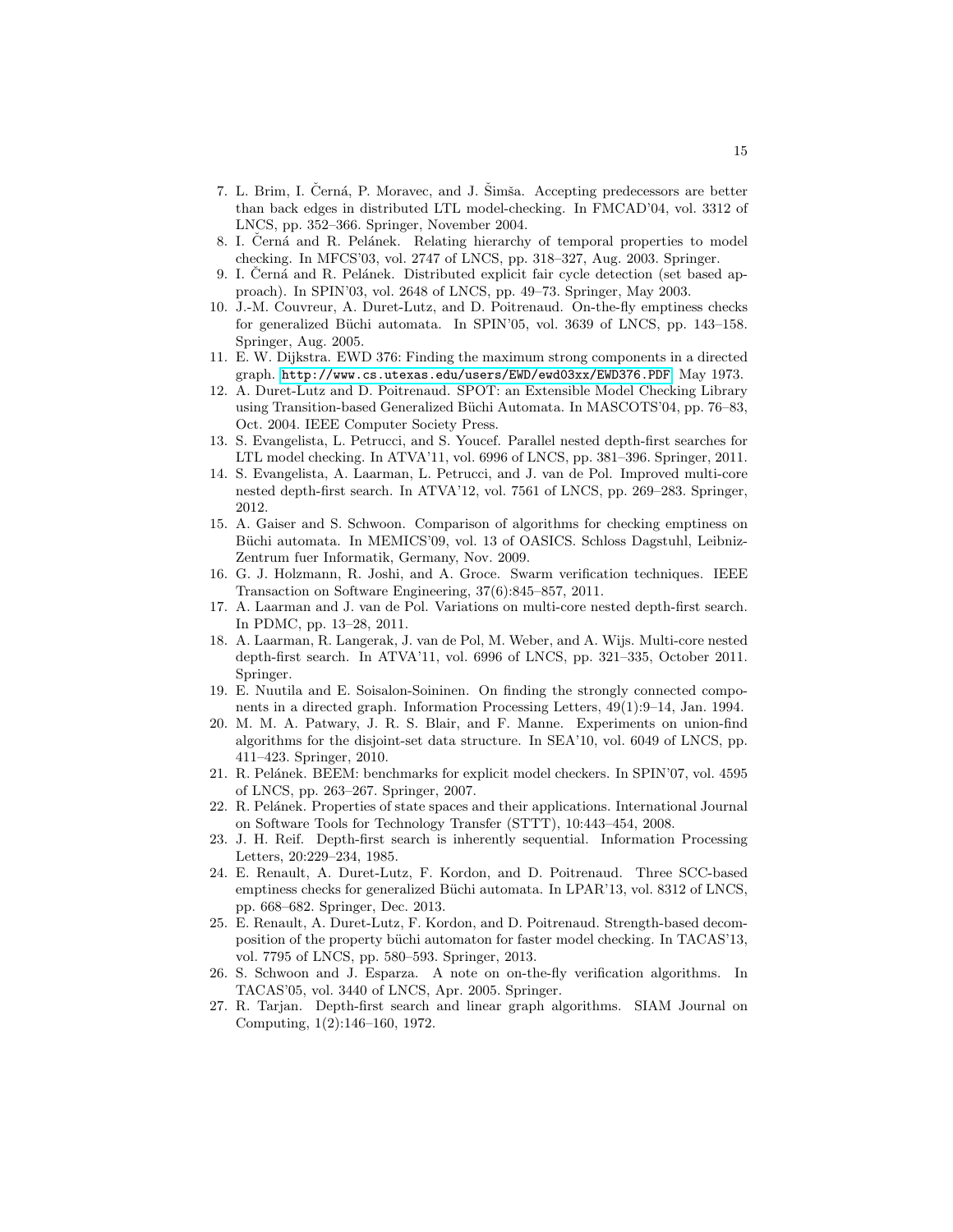This appendix is for interested reviewers and not meant for publication.

# <span id="page-15-0"></span>A Sketch of Proof for the Dijkstra-based Emptiness Check

To prove the Dijkstra strategy we assume that each line of algorithm [1](#page-3-0) and strategy [2](#page-6-0) is executed atomically. This hypothesis is realistic because (1) the union-find we use is lock-free, and  $(2)$  the only other shared variable is the *stop* variable that can also be modified using compare-and-swap instructions.

We only provide a proof of Theorem 2, since Theorem 1 is the consequence of doing a DFS.

**Theorem 2.** The emptiness check reports an accepting cycle iff  $\mathscr{L}(A) \neq \emptyset$ .

The proof uses following definitions and notations:

- A state is locally alive iff it is present in the local hashmap livenum of a thread;
- A state is *dead* iff it is present in the shared union-find structure  $(uf)$  and if it is in the same partition than the artificial state Dead;
- For any thread, n denotes the size of its pstack stack.
- For  $0 \leq i \leq n$ ,  $S_i$  denotes the set of states in the same partial SCC represented by  $pstack[i], i.e.:$

$$
S_i = \left\{ q \in \text{livenum} \middle| \text{dfs}[\text{pstack}[i].p].\text{pos} \le \text{livenum}[q] \right\} \quad \text{for } i < n-1
$$
\n
$$
S_{n-1} = \left\{ q \in \text{livenum} \middle| \text{dfs}[\text{pstack}[n-1].p].\text{pos} \le \text{livenum}[q] \right\} \quad \text{for } i < n-1
$$

Some of these definitions and notations are represented Figure [4.](#page-16-0) In the following, we prove each invariant independently. Then all these invariants are used to prove the one theorem.

Invariant 1. *pstack* contains a subset of positions in  $df_s$ , in increasing order.

**Proof.** By definition *pstack* holds positions of elements inside the *dfs* stack. So we only have to prove that they are increasing. During a  $\text{PUSH}_{Dijkstra}$  operation, dfs and pstack are both enlarged and the new value pushed on the top pstack  $(dfs.size()$  is necessarily greater than the others values of *pstack* (strategy [2,](#page-6-0) line 5).

Moreover, the size of *pstack* is only decreased during a  $POP_{Dijkstra}$  (strategy [2,](#page-6-0) line 22) and during an UPDATE  $_{D i i k s t r a}$  (strategy [2,](#page-6-0) line 12). UPDATE  $_{D i i k s t r a}$  removes elements from pstack without removing elements from dfs, so the invariant still holds. POP<sub>Dijkstra</sub> removes element from dfs, but any such element of pstack is also removed.

Invariant 2. For all  $0 \leq i < n-1$ , there is a transition with the acceptance marks  $dfs[pstack[i+1].p].acc$  between  $S_i$  and  $S_{i+1}$ . More precisely: for all  $0 \leq i < n-1$ , there exists  $\ell \in 2^{AP}$ , such that  $(dfs|pos - 1].src, \ell, dfs[pos].acc, dfs[pos].src)$  $\Delta$ , with  $pos = pstack[i+1].p$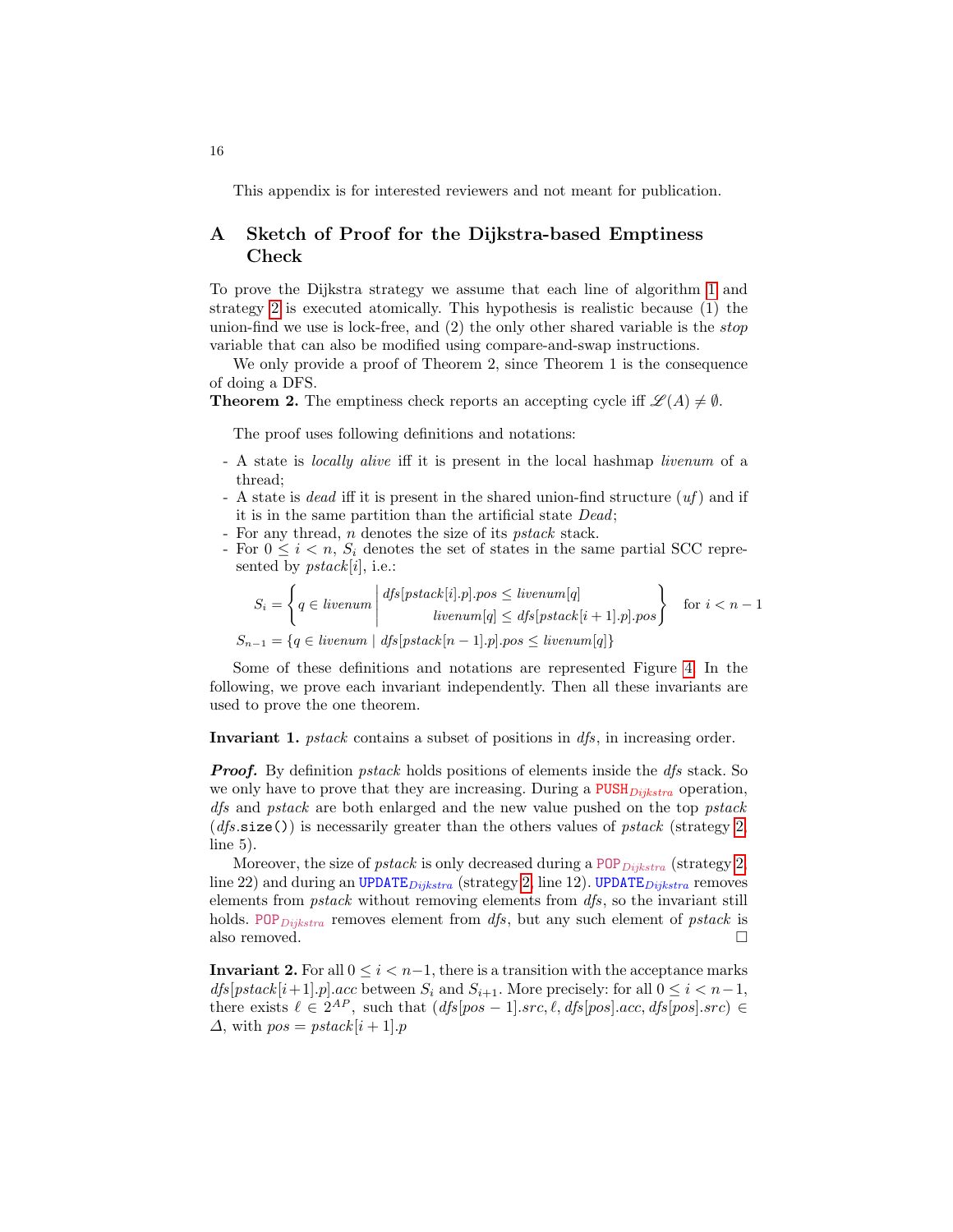**Proof.** After the first call to  $\text{PUSH}_{Dijkstra}$  (algorithm [1,](#page-3-0) line 39), the initial state is inserted in the stacks *dfs* and *pstack* (strategy [2,](#page-6-0) line 5–6). Then  $n = 1$  and the invariant is trivially verified. Variables *pstack* and *dfs* are also modified during  $PUSH_{Dijkstra}$  operations (algorithm [1,](#page-3-0) line 51). The new position inserted in *pstack* (strategy [2,](#page-6-0) line 5) references the state inserted in dfs (strategy [2,](#page-6-0) line 6). By definition and since n has just been increased, the state  $dfs[pstack[i+1].p-1].src$ with  $i = n-2$ , represents the top of the stack dfs before the call to PUSH<sub>Dijkstra</sub>. This state is the source of the transition computed line 43 (algorithm [1\)](#page-3-0). Before line 51 (algorithm [1\)](#page-3-0),  $pstack[n-1]$ .p references the top element of the *dfs* stack. After line 51 (algorithm [1\)](#page-3-0),  $dfs[pstack[n-1].p].src$  is the destination of the transition computed line 43 while  $dfs[pstack[n-1].p].acc$  is the acceptance set of this transition. Invariant 2 is therefore preserved by  $\text{PUSH}_{Dijkstra}$ .

**UPDATE**  $Dijkstra$  and a POP  $Dijkstra$  can only modify pstack by doing some calls to pop but decreasing  $n$  preserves the invariant (strategy [2,](#page-6-0) line 12 and 22). Furthermore, invariant 1 ensures that *pstack* is a subset of positions in *dfs*.  $\Box$ 

**Invariant 3.** For all  $0 \leq i < n$ , the subgraph induced by  $S_i$  is a partial SCC.

**Proof.** Here again, we only focus on lines impacting the *pstack* variable. After the first call to  $\text{PUSH}_{Dijkstra}$ , the initial state is in the *dfs* stack and the only element in the stack pstack references this (initial) state. Therefore the invariant is trivially verified. In the same way, after every call to  $\text{PUSH}_{Dijkstra}$  (strategy ??, line 51) a partial SCC composed of a unique state is created. The invariant is then trivially verified.



<span id="page-16-0"></span>Fig. 4. Notations and definitions used in this annex.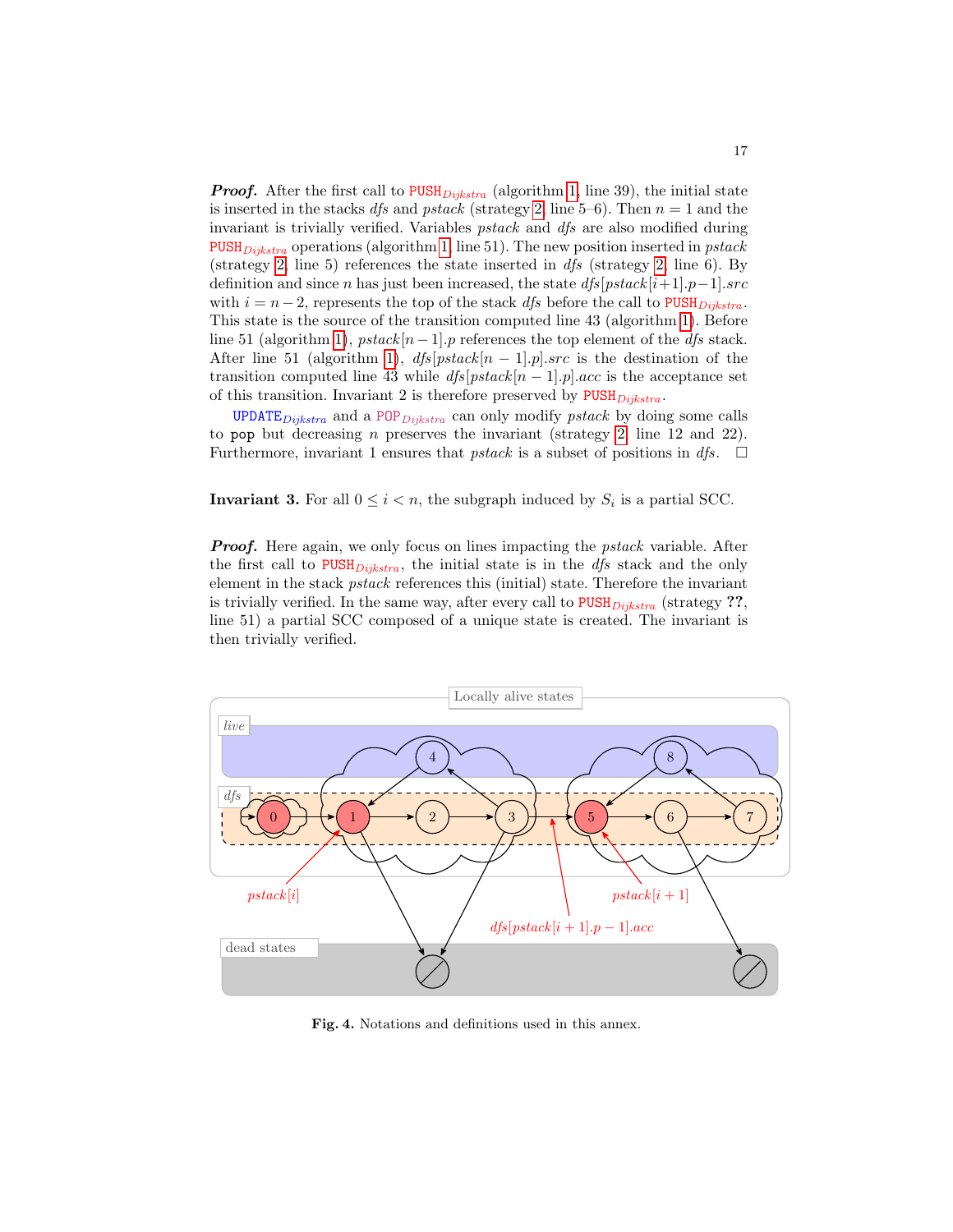When a closing edge is detected UPDATE  $Dijkstra$  is called (algorithm [1,](#page-3-0) line 49). At this moment the destination of the closing edge d belongs to some partial SCC  $S_i$ . If  $S_j$  is the top partial SCC  $(j = n - 1)$  the size of pstack is not modified (the while loop is not entered at line 11 of strategy [2\)](#page-6-0) and the invariant is preserved. If j is smaller than  $n-1$ , thanks to the invariants 2–3, there is a path between  $S_i$  and  $S_{n-1}$  and because of the considered closing edge there is also a path between  $S_i$  and  $S_{n-1}$ . As a consequence,  $S_i \cup \ldots \cup S_{n-1}$  forms a partial SCC. After the execution of the while loop, pstack has been popped so that it size equals  $j + 1$ , and the new  $S_j$  contains all the states of the previous union.  $\Box$ 

**Invariant 4.** If the class of a state inside the union-find is associated to  $acc \neq \emptyset$ , then the SCC containing this state has a cycle visiting acc. (Note: a state in the same class as  $Dead$  is always associated to  $\emptyset$ .)

**Proof.** By definition, the first call to make set(s), with  $s \in Q$ , associates s to  $\emptyset$  in the shared union-find (strategy [2,](#page-6-0) line 2). In the same way, all states in the same partition than the artificial state Dead are associated to  $\emptyset$  (strategy [2,](#page-6-0) line 28). In the two previous situations the invariant is trivially verified.

The acceptance set is only modified at line 15 (strategy [2\)](#page-6-0). In this case, the new acceptance set results from previous unite operations (strategy [2,](#page-6-0) line 14). According to invariant 3, we know that the acceptance set passed to unite represents (a part of) acceptance set in the current SCC. For line 14 (strategy [2\)](#page-6-0) we distinguish only three cases because, by definition, unite returns either ∅ or a superset of the acceptance set given in parameter:

- the acceptance set returned by unite is  $\emptyset$ , the invariant is verified.
- the acceptance set returned by unite is equal to the parameter  $a$ . The invariant is verified.
- $-$  the acceptance set returned is a superset of the parameter  $a$ . The other acceptance marks can only come from a unite operation of other thread (strategy [2,](#page-6-0) line 14). In this case we know that there exists a cycle visiting these acceptance marks (invariant 3). The union of acceptance marks is then valid.

Invariant 5. The first thread marking a state as DEAD has seen the full SCC containing this state.

**Proof.** A state is marked DEAD only during the markdead operation (precisely line 28 of strategy [2\)](#page-6-0). A thread can call this method only if it detects that the top of *pstack* is equal to the *dfs* size (the root for the partial SCC represented by  $S_i$ ). During the unite operation with the artificial state *Dead*, this thread has seen all states of  $S_i$  (which is a partial SCC according to invariant 3) and all non-DEAD states (according to lines 30 to 37 of algorithm [1\)](#page-3-0). Then we distinguish two cases:

18

 $\Box$